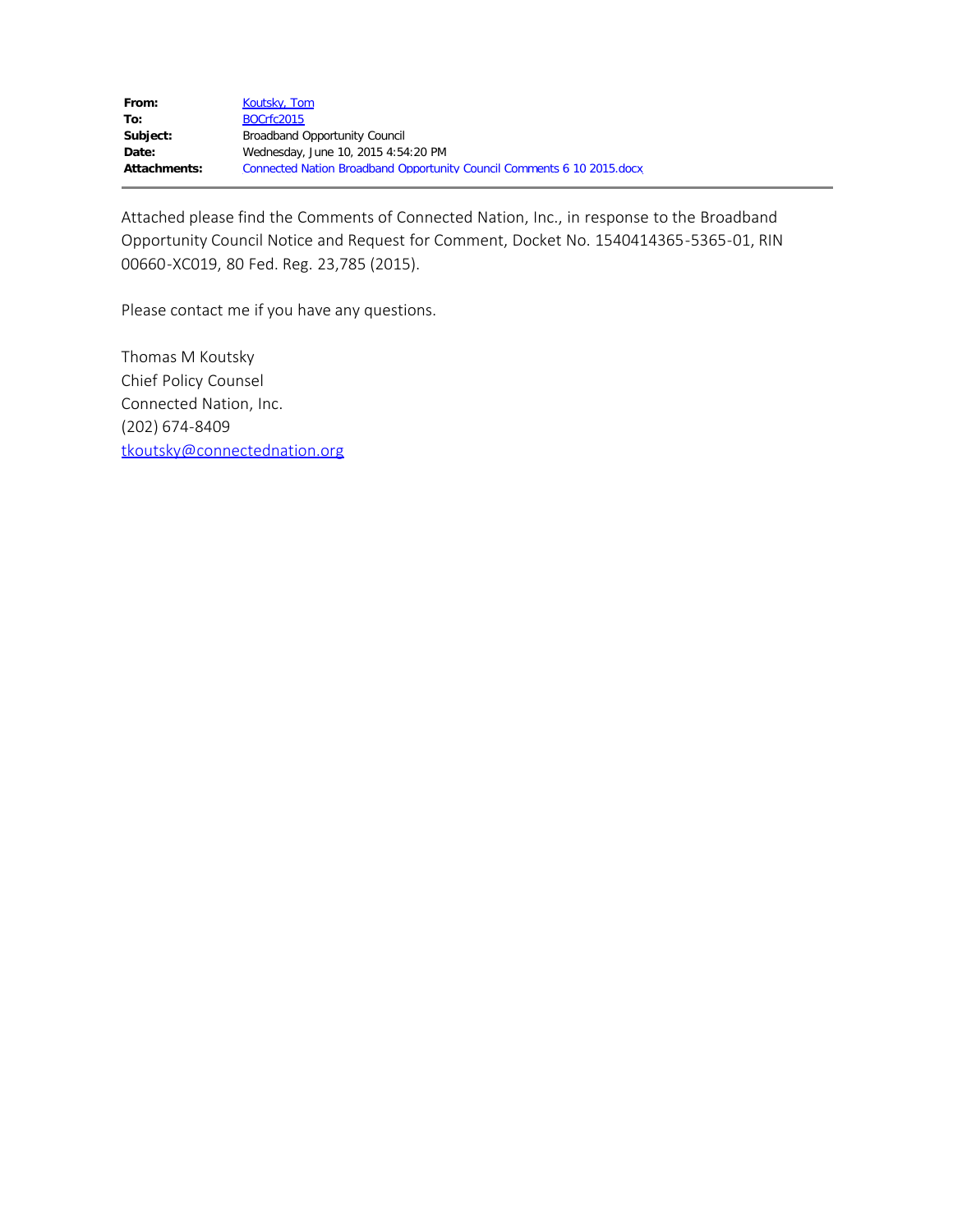## **Before the United States Department of Commerce National Telecommunications and Information Administration Washington, D.C. 20554**

## **United States Department of Agriculture Rural Utilities Service Washington, D.C. 20250**

| In the Matter of                     |                               |
|--------------------------------------|-------------------------------|
|                                      | Docket No. 1540414365-5365-01 |
| <b>Broadband Opportunity Council</b> | <b>RIN 0660-XC019</b>         |
| Notice and Request for Comment       |                               |

#### COMMENTS OF CONNECTED NATION, INC.

Connected Nation, Inc., a nationwide non-profit, is happy to provide this input in response to the Broadband Opportunity Council's Notice and Request for Comment. For over ten years, Connected Nation has been working with communities and states with the purpose of increasing broadband access, adoption, and use. In the course of its programs, Connected Nation has worked in hundreds of communities, helped thousands of local, public and private stakeholders establish broadband technology actions plans, validated broadband availability and adoption in nine states and the Commonwealth of Puerto Rico, trained tens of thousands of individuals in digital literacy skills, trained and placed hundreds of unemployed and at-risk individuals in jobs only possible with digital technology, and delivered thousands of computers to disadvantaged youth. Connected Nation is committed to bringing broadband-enabled resources and experience in digital inclusion initiatives to all Americans, and has pioneered the paradigm shift of thinking about community broadband challenges solely as a challenge of access and connectivity to a multi-faceted challenge that impacts the transformative adoption and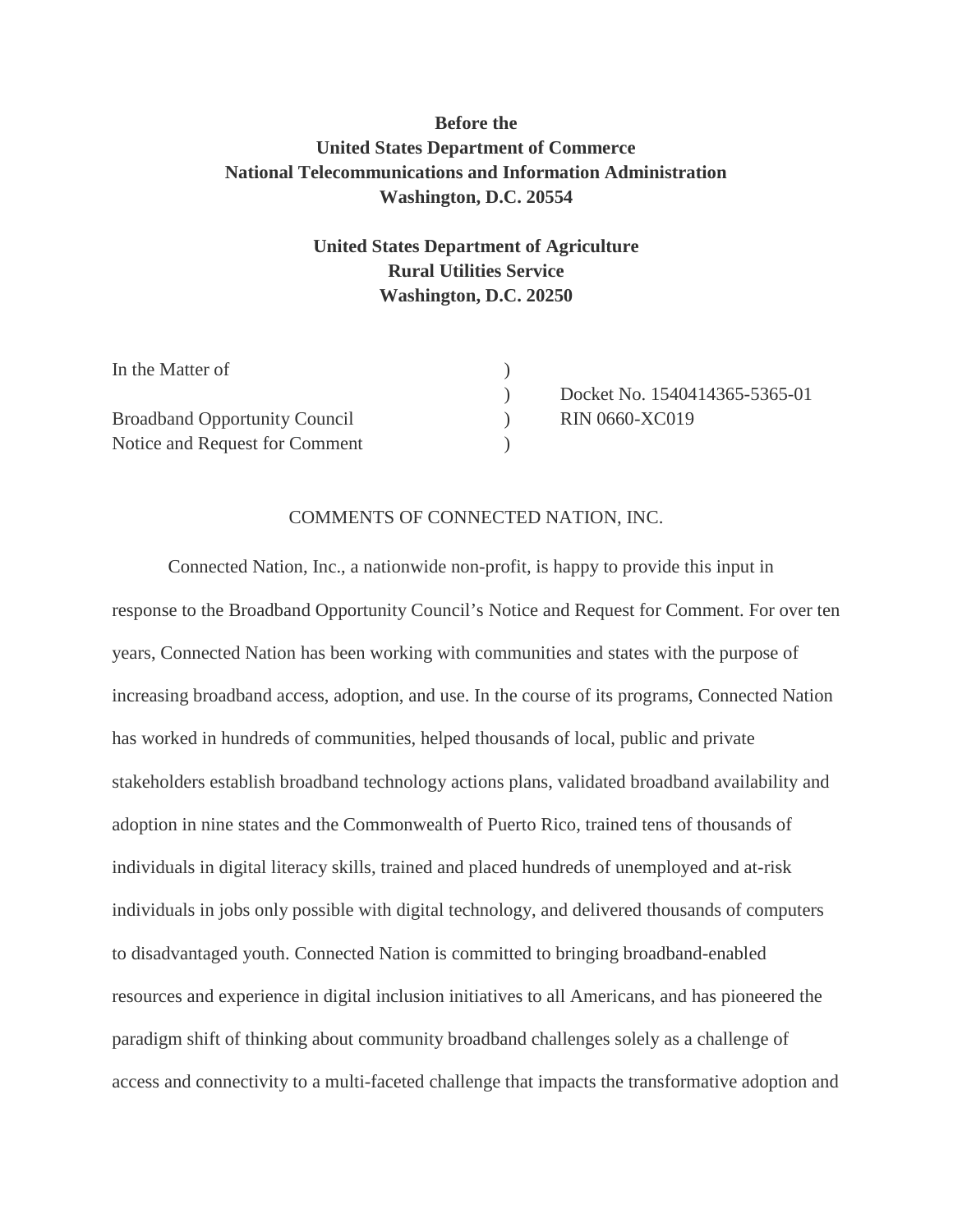use of broadband as an elemental component of modern education, employment, and community prosperity.

With this background, Connected Nation is pleased that the Broadband Opportunity Council's request for comment includes questions that relate not only to the challenge of broadband access, but also to the adoption and use of broadband technology. Connected Nation's experience in local communities has shown us that while the barriers to broadband access, adoption, and use share some commonalities, dissimilar communities and demographic groups encounter and respond to these barriers differently.

Through its work that pre-dated Recovery Act funding for state broadband initiatives, and after that funding, its work as a grantee or contractor for ten State Broadband Initiative grants, Connected Nation has worked directly with hundreds of communities – educating them on the broadband gaps that their communities face, evaluating their progress through an assessment process, and helping them build solutions.[1](#page-2-0) Connected Nation has had success with a *data-driven* approach that fosters *collaboration* between community, state, and industry. Connected Nation believes that to truly understand a community's needs and develop solutions, timely and accurate information on the availability, adoption, and use of broadband is crucial.

Connected Nation's recommendations to the Broadband Opportunity Council build off of that data-driven, collaborative, and community-based experience. Connected Nation offers four general sets of recommendations that are tied to various questions made in the Council's Notice

<span id="page-2-0"></span><sup>&</sup>lt;sup>1</sup> For information on Connected Nation's Connected Community Engagement program, which has engaged over 320 communities in 7 states, organized and energized over 2,600 community team volunteers, and delivered 116 datainformed local broadband and technology community plans, *see [http://www.connectmycommunity.org/.](http://www.connectmycommunity.org/)* The Connected program was originally funded through the NTIA State Broadband Initiative grant program, and the volume of engagements surpassed grant requirements. Due to this strong demand for community engagement and planning, since the end of that grant program earlier this year, the Connected program is continuing, with state and local funding, in several states.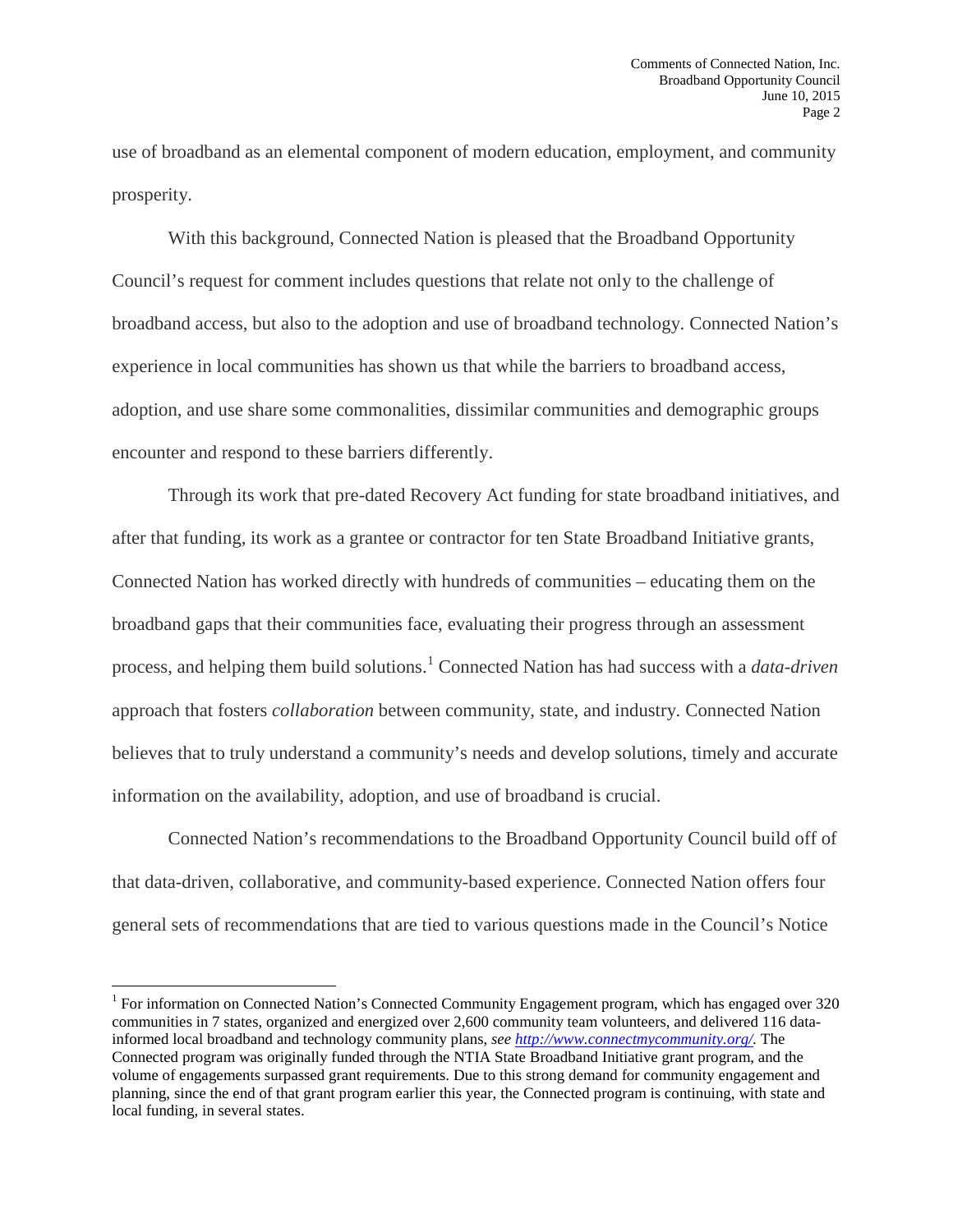and Request for Comment. Further detail on these recommendations (including corresponding questions in the Request for Comment) is provided below.

**First**, Connected Nation recommends that, in consultation with states and local governments, the Council recommend and establish a specific and common set of broadband targets for residential, business, middle mile, and anchor institution access and adoption. Federal agency efforts to expand broadband access and adoption should be measured by the federal government along with these targets. While agencies might use different connectivity levels for different purposes (or be required to by statute), having one set of broadband targets upon which the federal agency progress can be tracked will prove beneficial in providing focus and documenting outcomes. A common set of targets will also be helpful in organizing and inspiring communities to undertake their own initiative.

Second, the Council should recommend that the federal government, in consultation with state and local governments, use these targets to identify and establish Broadband Opportunity Zones in areas that do not meet those targets. Discussed more fully below, establishing Broadband Opportunity Zones will facilitate *proactive* federal policy responses to broadband access and adoption challenges. For example, while progress has been made in some components of federal land management and rights-of-way policies since the National Broadband Plan Infrastructure recommendations in  $2010<sup>2</sup>$  $2010<sup>2</sup>$  and the President's Executive Order on Accelerating Broadband Infrastructure in 2012,  $3$  by and large management of federal land, buildings, and rights-of-way remains largely *reactive –* a mindset of ensuring that federal asset management be responsive to industry requests for permits in areas in which broadband firms wish to build. A

<span id="page-3-0"></span><sup>2</sup> Federal Communications Commission, *Connecting America: The National Broadband Plan*, at Chapter 6 (Infrastructure) (2010) (National Broadband Plan).

<span id="page-3-1"></span><sup>&</sup>lt;sup>3</sup> Executive Order 13616, *Accelerating Broadband Infrastructure Deployment*. 77 Fed. Reg. 36903 (June 20, 2012).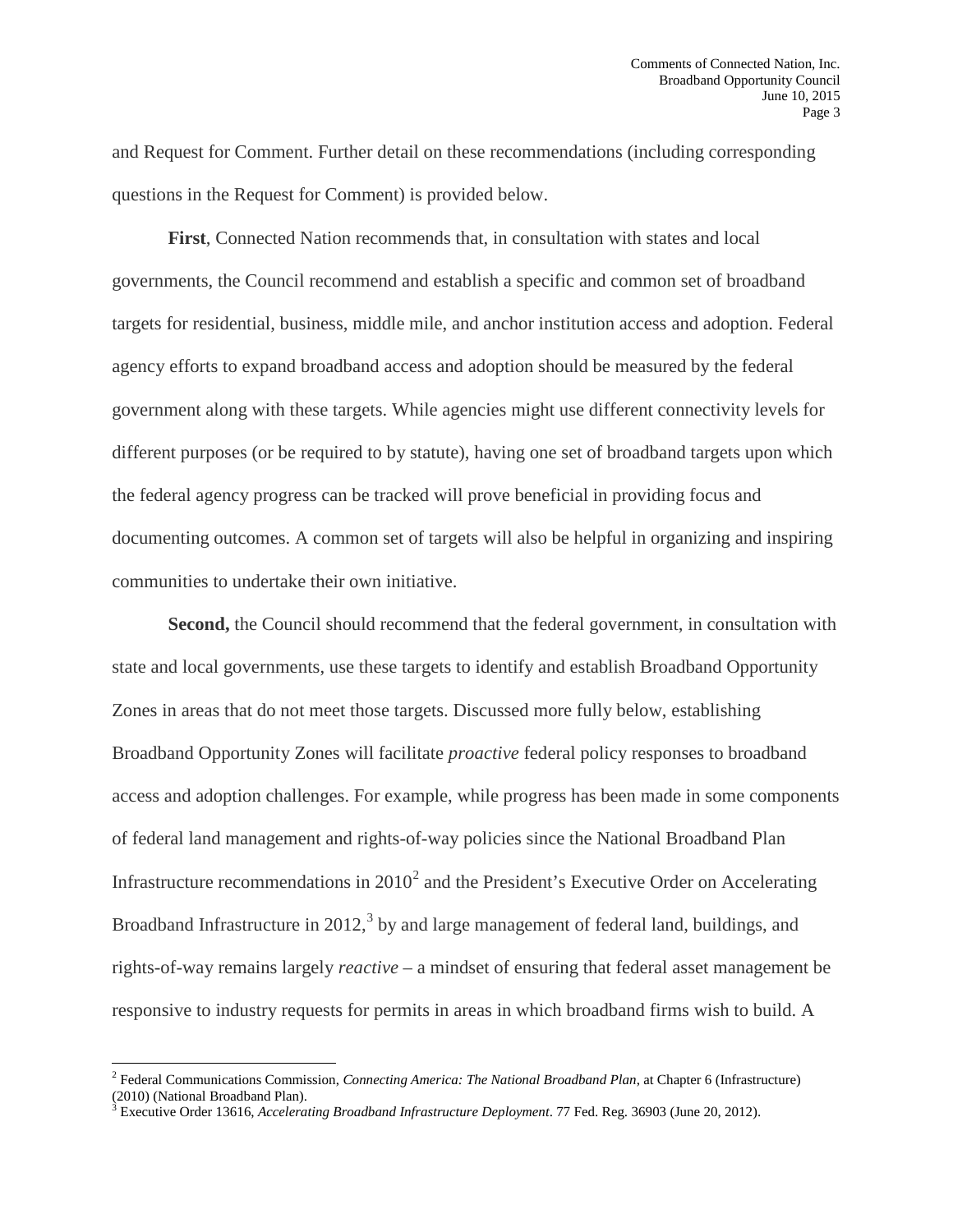*proactive* policy response would work to *affirmatively* make and market changes to land use, permitting timelines, leases, and projects in areas of need where broadband providers to date have *not* sought to build. Broadband Opportunity Zones should be established in consultation with state and local governments, which may have their own broadband infrastructure and economic development initiatives for those regions.

**Third,** the Department of Commerce should seek to fund state and local broadband planning, capacity building, and technical assistance projects, as required by the Broadband Data Improvement Act of 2008 (BDIA). [4](#page-4-0) The BDIA provides a Congressionally-authorized framework for collecting comprehensive data on broadband adoption and use, organizing and engaging state and local community teams, building public-private partnerships to develop solutions, and assisting states and communities in developing broadband plans and strategies. Failure to fund the BDIA has created a significant gap in knowledge, engagement, and technical assistance that will affirmatively make the Council's efforts to expand broadband access and adoption more difficult, less efficient, and less effective. In addition to using the BDIA to fund state and local technical assistance, planning, and capacity-building efforts, the Council should establish a deadline of December 31, 2015, for the FCC to fully implement its stewardship of the National Broadband Map, including making independently validated data available to the public. If the FCC misses that deadline, the Department of Commerce should reassert its statutory responsibility for funding broadband data collection and validation that the BDIA requires.

**Fourth,** Connected Nation recommends that the concepts of broadband adoption and access targets, Broadband Opportunity Zones, and planning and technical assistance be incorporated into a number of already-existing federal grant programs. Specific

l

<span id="page-4-0"></span><sup>4</sup> Pub. L. No. 110-385, 122 Stat. 4097 (codified at 47 U.S.C. §§ 1301-04).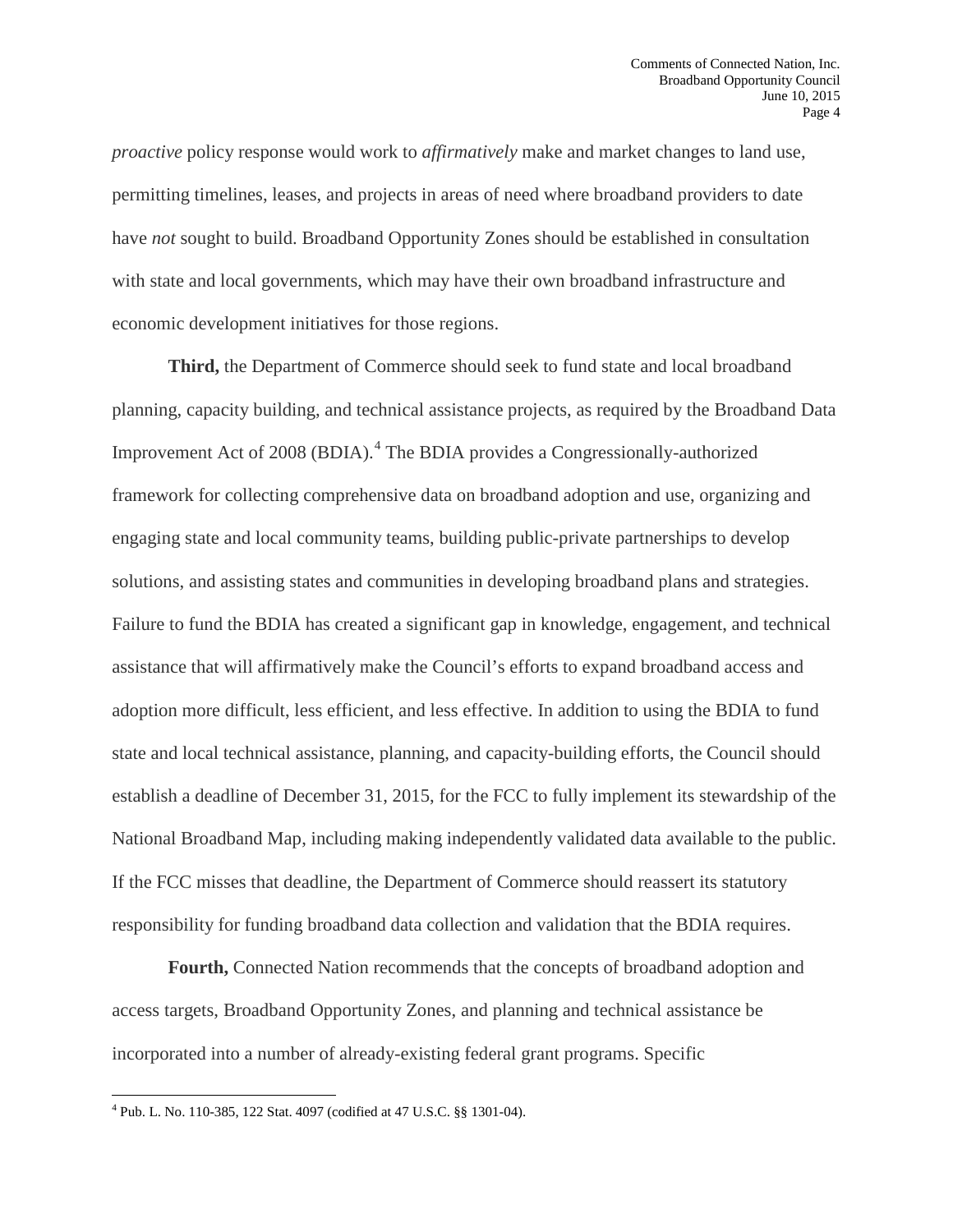recommendations to ten specific federal programs are provided in the Attachment. These programs represent the federal funding programs that have been identified in Connected Nation's work with over 320 community technology planning teams in seven states as having the potential to help a community solve a particular broadband access or adoption challenge.

**I. In consultation with state and local governments, the Council should establish a common set of targets for residential, business, middle mile, and community anchor institution broadband access and adoption. Federal agencies should use these targets in focusing initiatives and tracking progress.**

**(Questions 2, 5, 8, 14, 20, 27, 28, 30; Inter-Agency Action)**

Covering twenty-five federal agencies, the scope of the Broadband Opportunity Council is vast. No matter how laudable the goal, there is the potential that each of these agencies, pursuing their own statutory mandates and objectives, will diverge in their focus and ongoing efforts, thus leaving broadband as an afterthought. Achieving the goals of the Presidential Memorandum<sup>[5](#page-5-0)</sup> will require a great deal of inter-agency coordination and tracking. To facilitate that task, Connected Nation recommends that the Council establish a set of broadband availability and adoption targets to which federal agency progress will be measured.

Currently, there are a number of different – and sometimes conflicting – goals for broadband access and adoption in use by the federal government. Sometimes different approaches to "broadband" are dictated by statute (such as the Farm Bill's definition of 4 Mbps down/1 Mbps up for rural areas). But simply because certain programs might be tied to statutorily established outcomes does not mean that the Administration cannot pursue a common set of broadband access and adoption goals for performance management.

<span id="page-5-0"></span><sup>5</sup> Memorandum for the Heads of Executive Departments and Agencies, *Expanding Broadband Deployment and Adoption by Addressing Regulatory Barriers and Encouraging Investment and Training,* March 23, 2015, available at https://www.whitehouse.gov/the-press-office/2015/03/23/presidential-memorandum-expanding-broadband-deployment-andadoption-addr.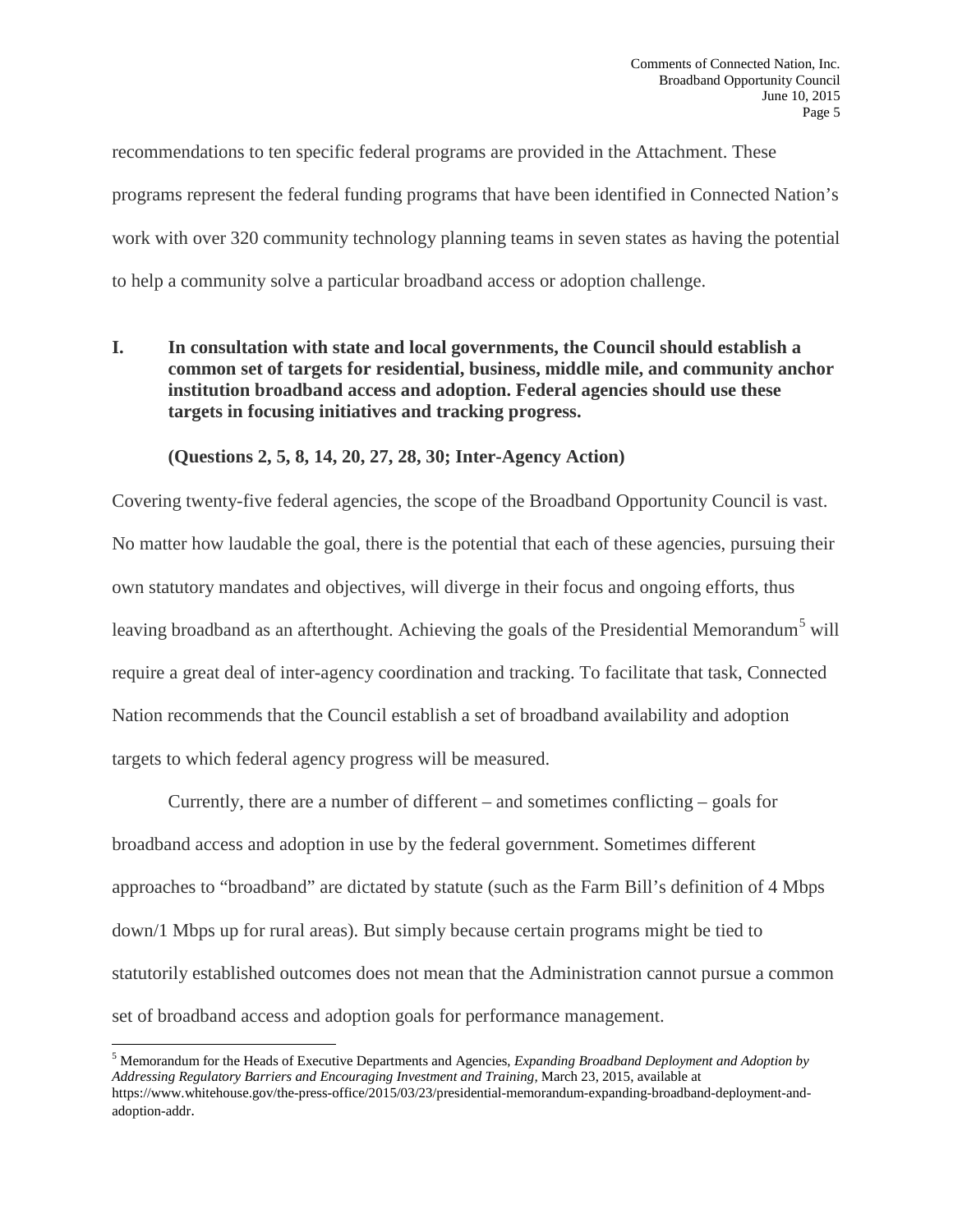In setting these targets, it is important to recognize that different users will require different levels of speed and network quality. While there is a temptation to define "broadband" by reference to a single metric such as download speed, it is evident that the connectivity needed for a residential user varies considerably from the connectivity needs of an elementary school, a factory floor, a farm, or a hospital. The FCC has already begun this evolution in thinking with regard to its E-rate and Connect America Fund programs, and the rest of the federal government should follow suit.

Connected Nation recommends that the Council establish a set of common broadband availability, adoption, and speed targets for the following categories of users:

| <b>Consumer and Business</b>            | <b>Community Anchor Institutions</b>  |
|-----------------------------------------|---------------------------------------|
| <b>Access and Adoption</b>              | <b>Access and Adoption</b>            |
| <b>Residential Consumers</b>            | K-12 Schools                          |
| <b>Small Businesses</b>                 | <b>Public Libraries</b>               |
| Medium and Large Enterprises            | <b>Community Colleges</b>             |
|                                         | Colleges and Universities             |
|                                         | <b>Healthcare</b> facilities          |
| <b>Infrastructure Access</b>            | State and local government facilities |
| <b>Access to Middle Mile Facilities</b> | <b>Community Centers</b>              |
|                                         | Public safety facilities              |

The Council should establish **specific** broadband access, quality, and adoption goals for **each** of these categories. These targets should be established after consultation with state, local, and Tribal governments. Federal agencies would then be expected to report on the progress that their programs have made with regard to each of these targets on a regular basis, and the Council should report the progress annually.

A common set of broadband adoption and availability targets will also help incentivize and inspire community-based planning activities and solutions. Connected Nation's Connected Community Engagement program gives communities assessments on thirteen measures of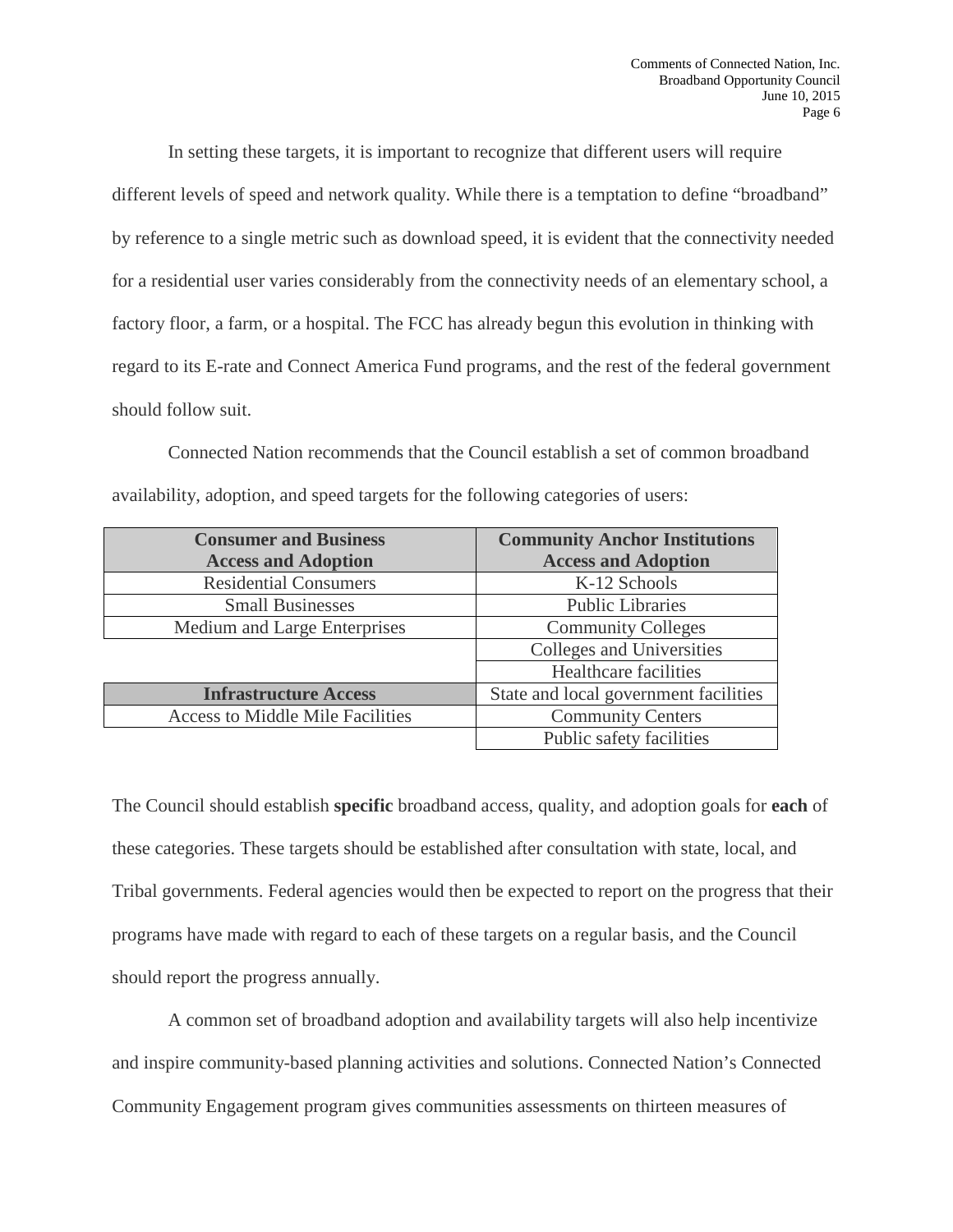broadband access, adoption, and use, many of which are based on National Broadband Plan goals and FCC targets. There is a tremendous value is using these targets to educate community leaders and other stakeholders with regard to "where they stand" in relation to federal targets.<sup>[6](#page-7-0)</sup> Having a comprehensive set of broadband access and adoption targets also can quickly drive local communities to identify problems of which many might not even have been aware (such as the broadband capacity the local library's connection) and provide common goals.<sup>[7](#page-7-1)</sup> As a result, a clear and comprehensive set of targets would help state and local efforts to promote broadband access and adoption.

Obtaining reliable and timely data to track this progress will be important. While there are some existing sources of data collection that could collect and track some of these targets, no comprehensive single source exists, and many existing data sources are insufficient. For

example,

• While the FCC, through Form 477, collects broadband availability and subscription data, it lumps all residential, businesses and institutional purchasers into one category of "end users;" only collects the top download speed available in a census block to any "end user;" does not report out broadband subscriptions by type of "end user;" does not independently validate the data; and does not release it with any granularity that can be of use to solution-oriented community projects.

<span id="page-7-0"></span> $\overline{\phantom{a}}$ <sup>6</sup> The Connected assessment program uses community teams to gather data on these thirteen metrics, which include infrastructure inventories, data on adoption, information on the presence and capacity of digital literacy programs in the community, and the use of broadband services by local governments, healthcare, and other economic sectors in the community. The assessment tracks this data against national benchmarks and awards points based on a community's progress, and that assessment is used to write a Community Technology Action Plan. When a community has enough points in each of the Access, Adoption, and Use categories, it is recognized as a Certified Connected Community. To date, the assessment has helped over 116 communities write Technology Action Plans, and 52 communities have received Certified Connected recognition. For more information, *see*  <http://www.connectmycommunity.org/about-us/faq/> (FAQs) and [http://www.connectednation.org/sites/default/files/connected](http://www.connectednation.org/sites/default/files/connected-nation/files/cnctd_fall_final.pdf)[nation/files/cnctd\\_fall\\_final.pdf](http://www.connectednation.org/sites/default/files/connected-nation/files/cnctd_fall_final.pdf) (Progress Report).<br><sup>7</sup> For example, Connected Nation's subsidiary, Connect Alaska, recently completed the Alaska School Broadband Audit, a

<span id="page-7-1"></span>comprehensive research project that collected and, through on-site visits, validated broadband access and connectivity data from every K-12 school district in Alaska. This project was inspired by the FCC's actions in 2014 to establish specific broadband capacity targets for K-12 school broadband and WAN connections in the E-rate program. Tracking and assessing the progress of Alaska schools in meeting these new federal benchmarks was an important motivating factor for the Audit. For more information, including district-by-district assessments, a final report, and a data visualization tool that allows the user to see where any individual school in Alaska compares to these national benchmarks, state averages, or their peers, *see*  <http://www.connectak.org/school-broadband-audit> .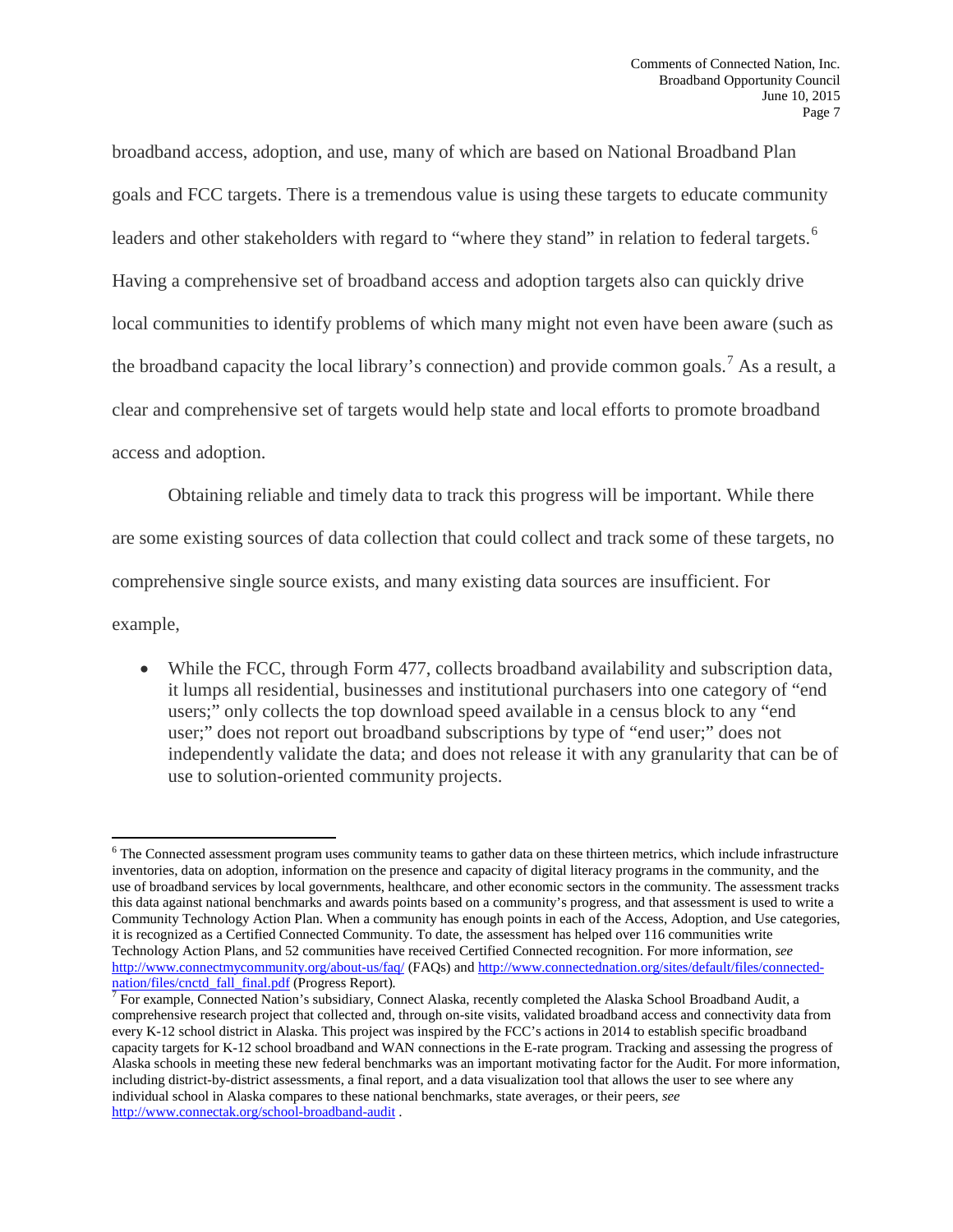- The National Center for Education Statistics annual Digest of Education Statistics<sup>[8](#page-8-0)</sup> is a very comprehensive and valuable report on education institutions from Kindergarten through graduate school – but it contains very little information on broadband Internet and computer use in schools, with some of the most recent data on Internet access being from  $2008.<sup>9</sup>$  $2008.<sup>9</sup>$  $2008.<sup>9</sup>$
- The Institute of Museum and Library Services conducts an annual *Public Libraries in the United States Survey* of public libraries that includes data on Internet computers used by the general public and the number of public use sessions of those devices.<sup>[10](#page-8-2)</sup> However, the survey does not include data on broadband connectivity and in-building capacity (such as Wi-Fi) at public libraries.

Connected Nation believes that each of these data collection levers should be improved to help

identify areas in need of intervention and to track progress. In particular, as discussed more fully

below in Section III, Connected Nation also believes that full funding of the state broadband

initiative program entrusted to the Department of Commerce by the Broadband Data

Improvement Act of 2008 would go a long way to bridging these data gaps.

**II. The Council, in consultation with state, local, and Tribal governments, should establish Broadband Opportunity Zones in identified areas of need. Federal agencies should be directed to give priority to broadband-related projects or initiatives in Broadband Opportunity Zones.**

## **(Questions 1, 2, 5, 11, 12, 13, 14, 15, 21, 22, 24, 26, 30; Inter-Agency Action)**

Connected Nation recommends that the federal agencies use the comprehensive and

common set of broadband targets to identify and define particular areas of need as "Broadband

Opportunity Zones." Designation of an area as Broadband Opportunity Zones would trigger

prioritization in federal funding opportunities that relate to broadband and also would provide a

focus point for federal agencies to develop programs (such as expedited permitting or additional

technical assistance) that are targeted in such a Zone.

<span id="page-8-0"></span><sup>&</sup>lt;sup>8</sup> For the most recent edition released in May 2015, *see* https://nces.ed.gov/pubsearch/index.asp?HasSearched=1&searchcat2=subjectindex&L1=108&L2=0.

<span id="page-8-2"></span><span id="page-8-1"></span> $\frac{9}{2}$  *Id.* at Tables 218.10.<br><sup>10</sup> For the most recent release, *see* http://www.imls.gov/research/public libraries in the united states survey.aspx.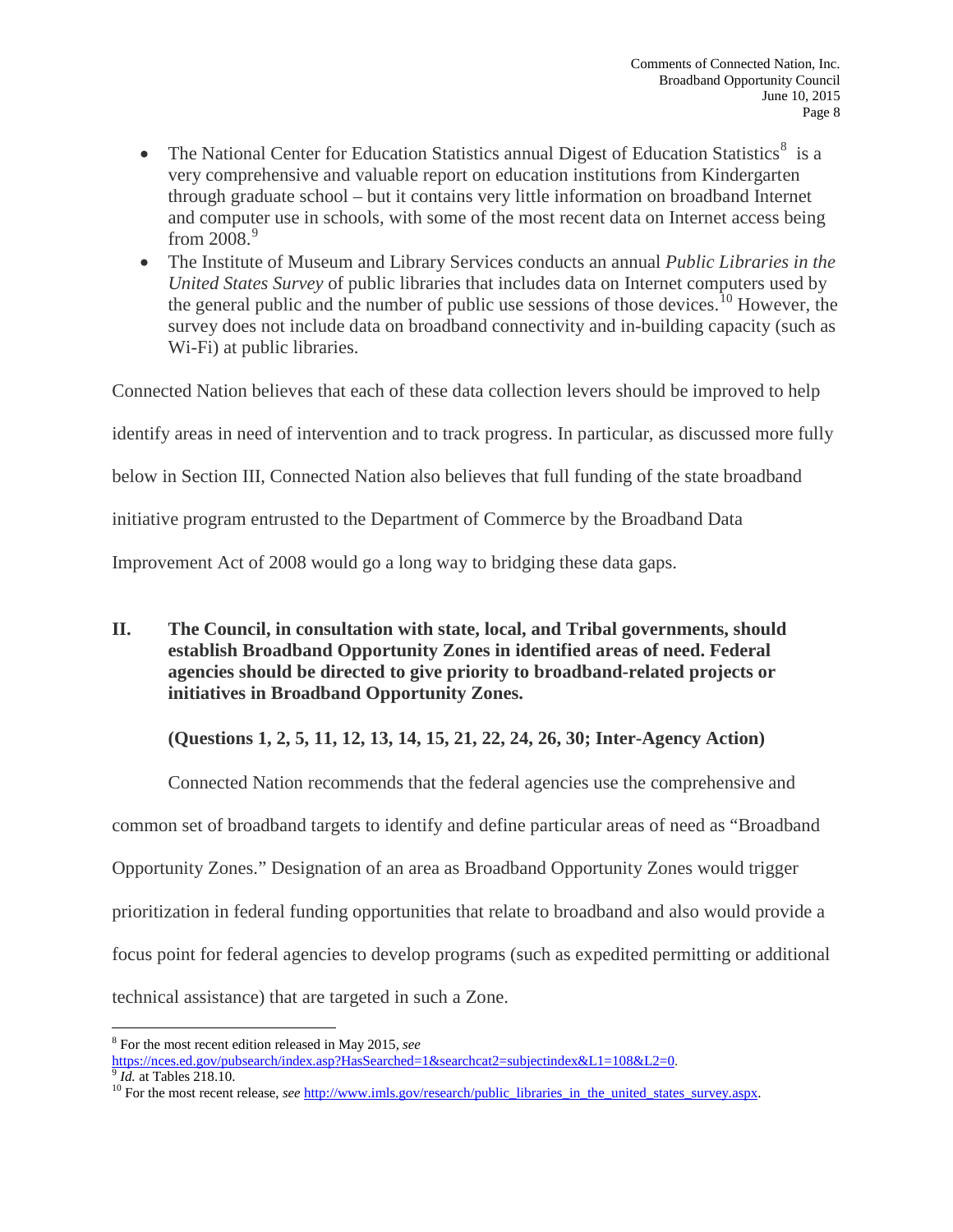The concept of a Broadband Opportunity Zone could be an effective method of communicating the broadband needs of a specific community to a wide and diverse number of federal agencies and programs, well beyond those that work on broadband issues every day. The simple fact is that most of the agencies involved in the Broadband Opportunity Council, while their mandate encompasses broadband in part, cannot fully and completely be aware of specific areas of broadband needs on a daily basis. Identifying Broadband Opportunity Zones and using that concept to guide federal agency action will help federal agencies "get on the same page" with regard to the needs of a particular region, allow for targeted interventions, and better coordinate and focus federal agency activities and investments.

For example, suppose that data identifies that a particular area – such as Puerto Rico – has a low broadband adoption rate and is lacking in sufficient broadband infrastructure.<sup>[11](#page-9-0)</sup> In such a Broadband Opportunity Zone,

- Federal agencies responsible for building, land, and asset management could establish "fast track" permitting processes or even pre-clear certain corridors in that Zone for prospective rights-of-way uses;
- **Preference points or scoring for federal grants, such as IMLS National Leadership Grant** applications for technology and learner spaces in public libraries, or Department of Transportation TIGER competitive grants, could be given preference in the Broadband Opportunity Zone;
- **Federal funding for state highway and other infrastructure projects could automatically** require specific provisions for open trenching and telecommunications conduit installation; and
- Federal grant programs, such as the Distance Learning and Telemedicine grant program that currently limit grant funds for training, planning, or technical assistance could be

<span id="page-9-0"></span> $11$  Indeed, Connected Nation's subsidiary, Connect Puerto Rico, collected adoption data in Puerto Rico, which shows that home broadband adoption among adults is only 46% and there are municipalities in which broadband availability of speeds of 3 Mbps down/768 kbps up is less than 50%. This data helped inspire the Puerto Rico's aggressive Gigabit Island Strategic Plan, released earlier this year. See The Gigabit Island Plan: Puerto Rico Broadband Strategic Assessment (Feb. 2015), available at: [http://www.connectpr.org/sites/default/files/connected-nation/pr\\_gigabit\\_plan\\_020915\\_final.pdf.](http://www.connectpr.org/sites/default/files/connected-nation/pr_gigabit_plan_020915_final.pdf)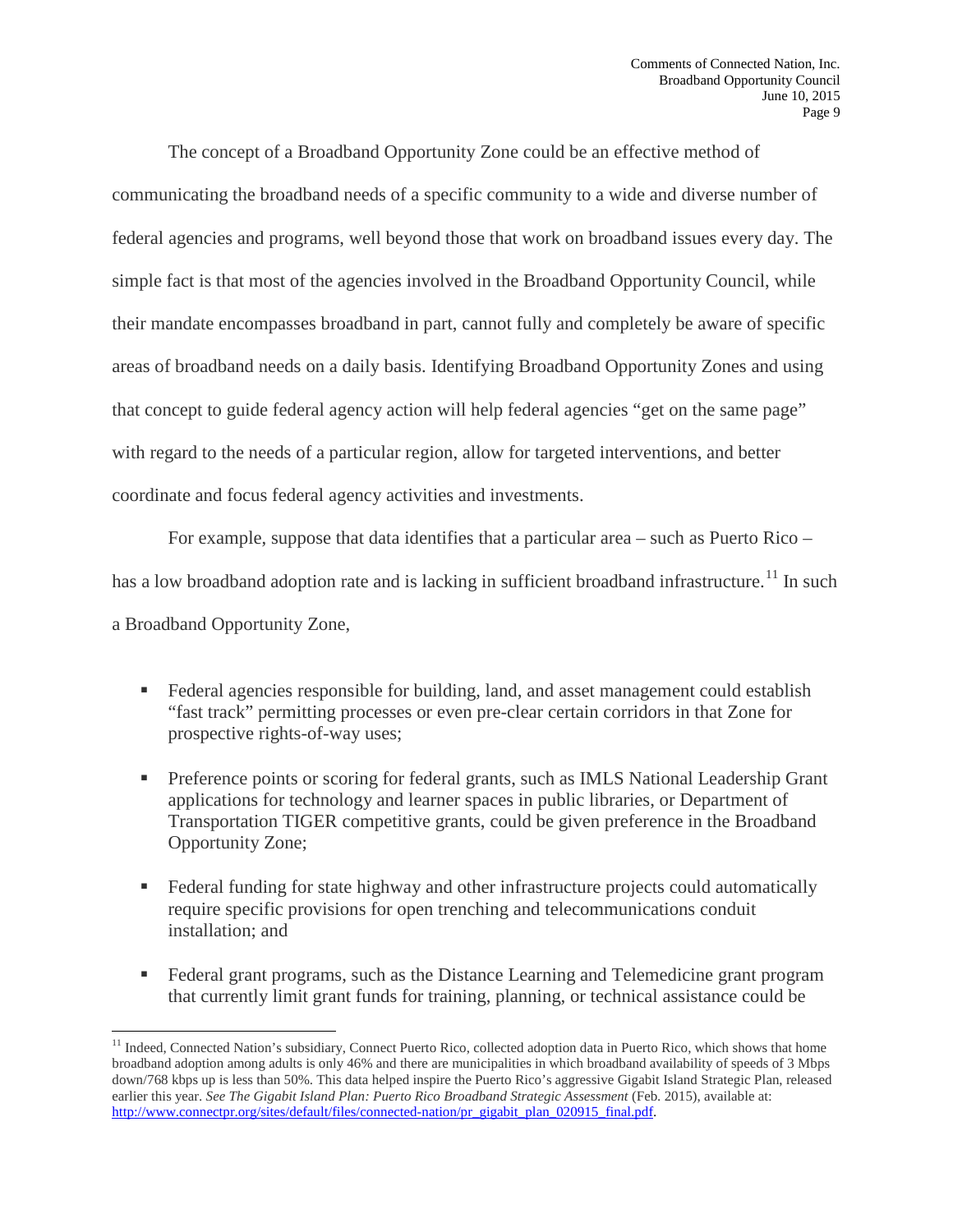modified to allow such uses of grant funds, or could relax matching fund requirements for projects in the Broadband Opportunity Zone.

The value of this construct would be in targeting broadband-impacting actions by a multitude of federal agencies without needing to have every federal program or grant manager become an expert in broadband or even be intimately aware of the nature of the community's need. Designation of a project as occurring inside a Broadband Opportunity Zone by an expert agency like the Council or the NTIA would trigger these preferences and requirements automatically.

Implementation of a Broadband Opportunity Zone project in a specific agency could look similar to the U.S. Department of Agriculture's Food Desert program. <sup>[12](#page-10-0)</sup> A "food desert" is an area identified and established by USDA as having a lack of access to affordable and nutritious food. USDA gives grant priorities to fund technical assistance projects that are designated to be "food desert projects," and can include funding for specific food retail, production, and distribution projects located in "food deserts."

Importantly, establishing Broadband Opportunity Zones will create *proactive* federal policy responses to broadband access and adoption challenges, instead of relying on *reactive*  approaches. For example, simply improving the application process for federal land permitting or rights-of-way access will only benefit areas in which a service provider wishes to build. While those barriers should certainly be reduced, lowering the barriers will only do so much – because many areas of the country are "broadband deserts" where service providers have not sought to invest in such locations. In particularly troubling locations, government needs to move beyond policies that improve permit request response times to one in which government is actively promoting and seeking investment in broadband investment.

l

<span id="page-10-0"></span><sup>&</sup>lt;sup>12</sup> For USDA Food Desert program information, see [www.usda.gov/fooddeserts.](http://www.usda.gov/fooddeserts)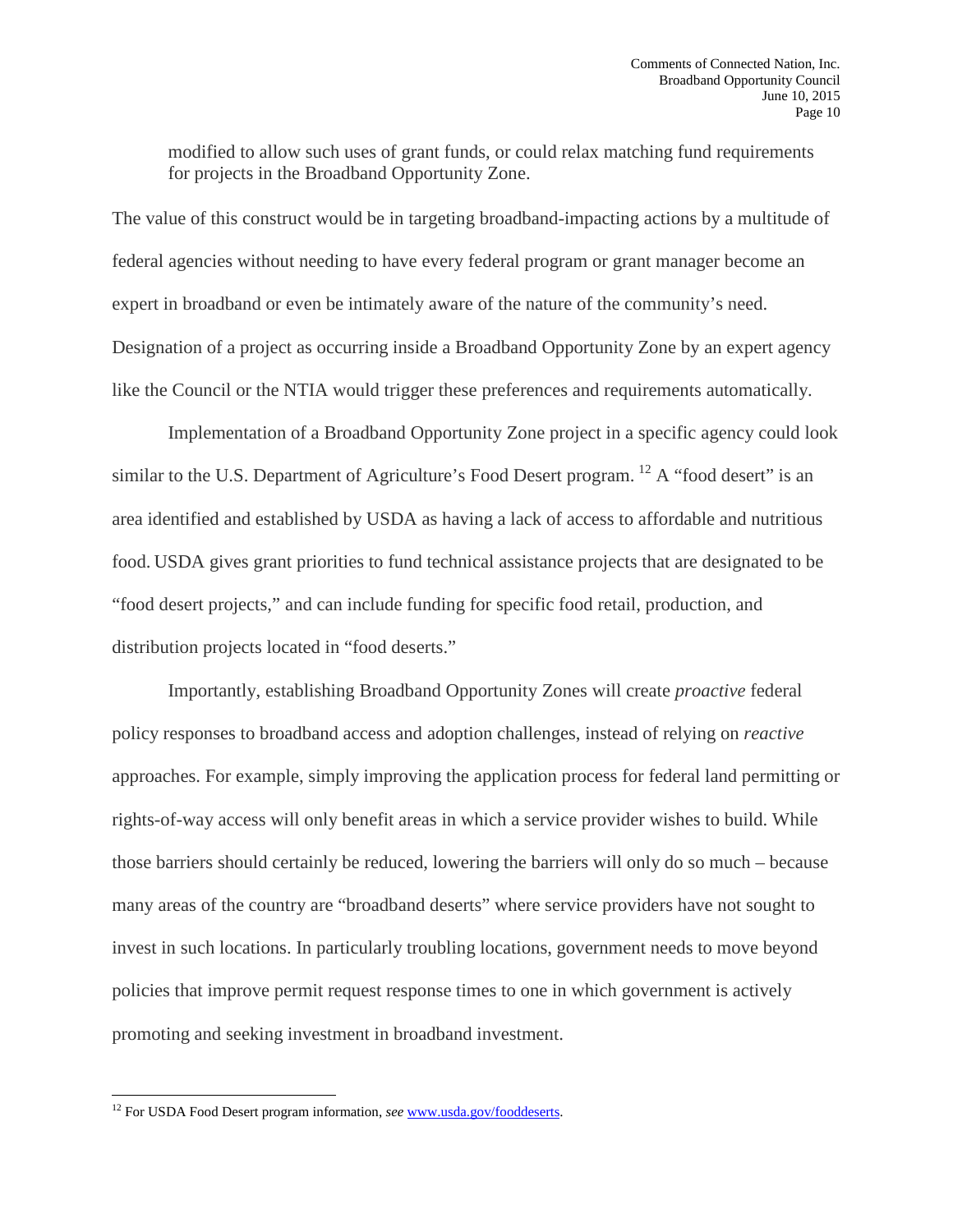Broadband Opportunity Zones should be designated through consultation with state, local, and Tribal governments, as Zone designation might be particularly important for state and local economic development initiatives specific to an area. Connected Nation's experience in working with communities facing broadband challenges nationwide is that *proactive* policy responses and solutions are more likely to be successful. In the course of engaging dozens of community leaders in our Connected program, projects and initiatives that help "connect the dots" and make various stakeholders – including providers – aware of the entire picture of the challenges a community faces builds connections and begins to generate solutions. Oftentimes, community leaders benefit by having a focus point for their efforts, and we believe that identifying Broadband Opportunity Zones and attaching *proactive* policy responses to that designation would be an effective way of building local, community energy for effective broadband access and adoption projects.

Broadband Opportunity Zones also should be coordinated with the \$10 billion in Connect America Fund broadband network subsidy investments that the FCC has offered qualifying carriers this year.[13](#page-11-0) The FCC has published a list of census blocks identifying eligible areas for subsidy. The list of Connect America Fund eligible areas can serve as a starting point for identifying Broadband Opportunity Zone projects that will prioritize broadband adoption, technical assistance, and community anchor institution connectivity improvements.

<span id="page-11-0"></span><sup>&</sup>lt;sup>13</sup> Federal Communications Commission, Wireine Competition Bureau, Public Notice, DA 15-509, WC Docket No. 10-90 (rel. Apr. 29, 2015), available at[: https://www.fcc.gov/document/model-based-support-offers-pn.](https://www.fcc.gov/document/model-based-support-offers-pn) As part of Phase II of the Connect America Fund, price cap carriers have been offered a total of over \$10 billion from 2015-2020 (\$1.675 billion per year for six years) to upgrade and maintain fixed broadband and voice networks serving over 4 million identified locations in rural America. Those providers have until August 27, 2015, to decide whether to accept or reject that offer on a state-by-state basis. The FCC is also working on Connect America Fund subsidy model for smaller, rural, rate-of-return carriers.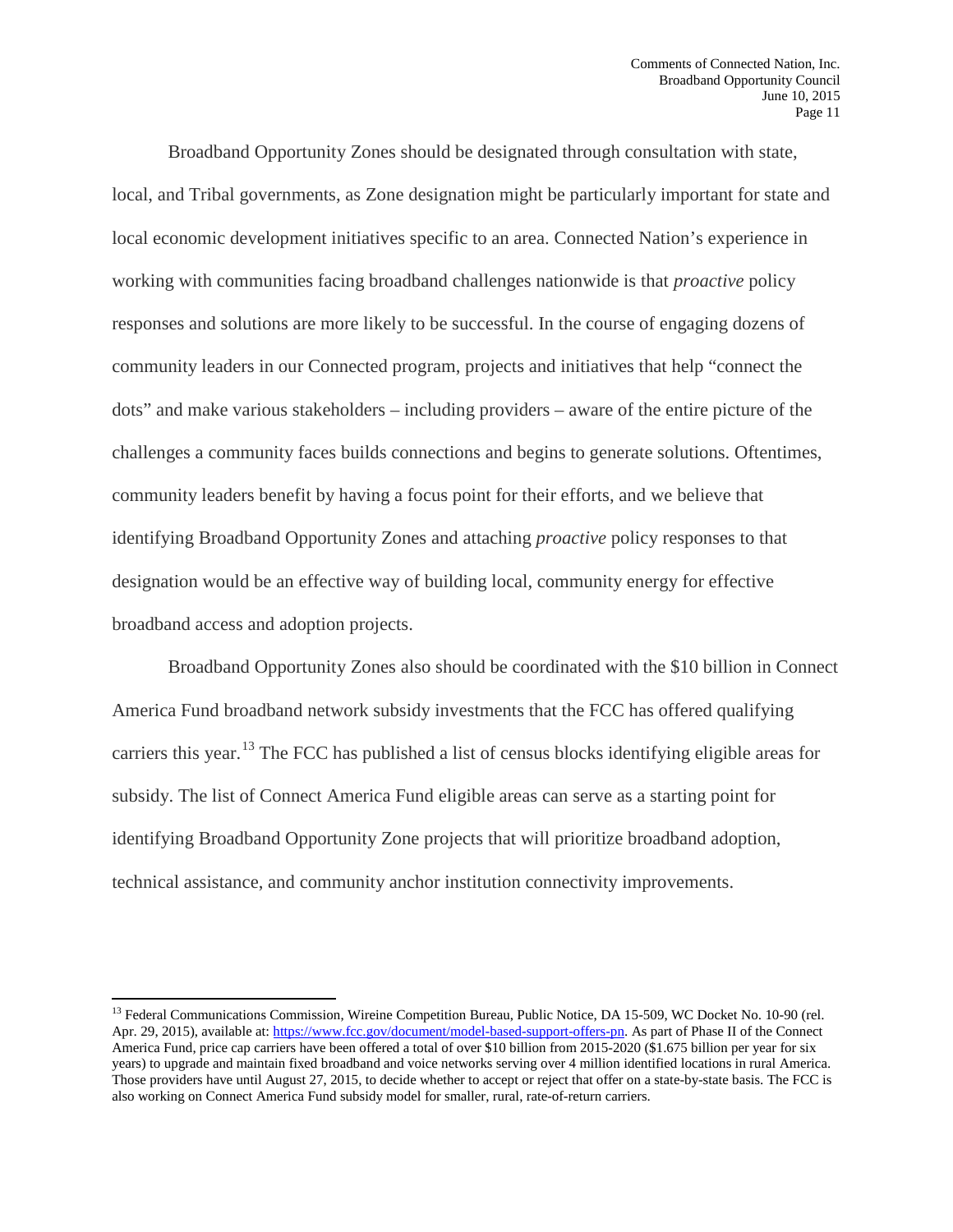**III. The Department of Commerce should seek to fund state and local broadband planning, capacity building, and technical assistance projects, as required by the Broadband Data Improvement Act of 2008 (BDIA). The Council should establish a deadline of December 31, 2015, for the FCC to fully implement its stewardship of the National Broadband Map, including comprehensive data collection, data validation, and public access to underlying data, which is necessary for state and local broadband planning activities.** 

### **(Questions Nos. 5, 7, 14, 16, 19, 21, 27, 28, 29; Department of Commerce)**

Connected Nation strongly believes that effective broadband community engagement and broadband solutions depend upon having access to robust, accurate, and publicly available data on the status of broadband access and adoption in that community. In creating the Broadband Opportunity Council, President Obama said that the Council should "pay particular attention to opportunities to promote broadband adoption and competition through "…accurately measuring real-time broadband availability and speeds."[14](#page-12-0) The Request for Comment includes several questions, noted above, about the accuracy of broadband availability and adoption data and seeks methods to improve that data and assistance for broadband planning, technical assistance, and adoption programs.

In 2008, Congress recognized the value of data and its importance in broadband planning and solutions, when it passed the Broadband Data Improvement Act of 2008 (BDIA).<sup>[15](#page-12-1)</sup> The BDIA, co-sponsored by then-Sen. Barack Obama, was passed unanimously by the  $110<sup>th</sup>$ Congress, and provides a robust, flexible framework for collecting and validating broadband availability and adoption data and for the use of that data by state, local, and regional broadband planning teams. By providing for competitive grants to states for technical assistance, broadband

<span id="page-12-0"></span><sup>&</sup>lt;sup>14</sup> Presidential Memorandum, *supra* note 5.

<span id="page-12-1"></span><sup>&</sup>lt;sup>15</sup> Pub. L. 110-385, 122 Stat. 4102, *codified* at 47 U.S.C. 1301, *et seq.*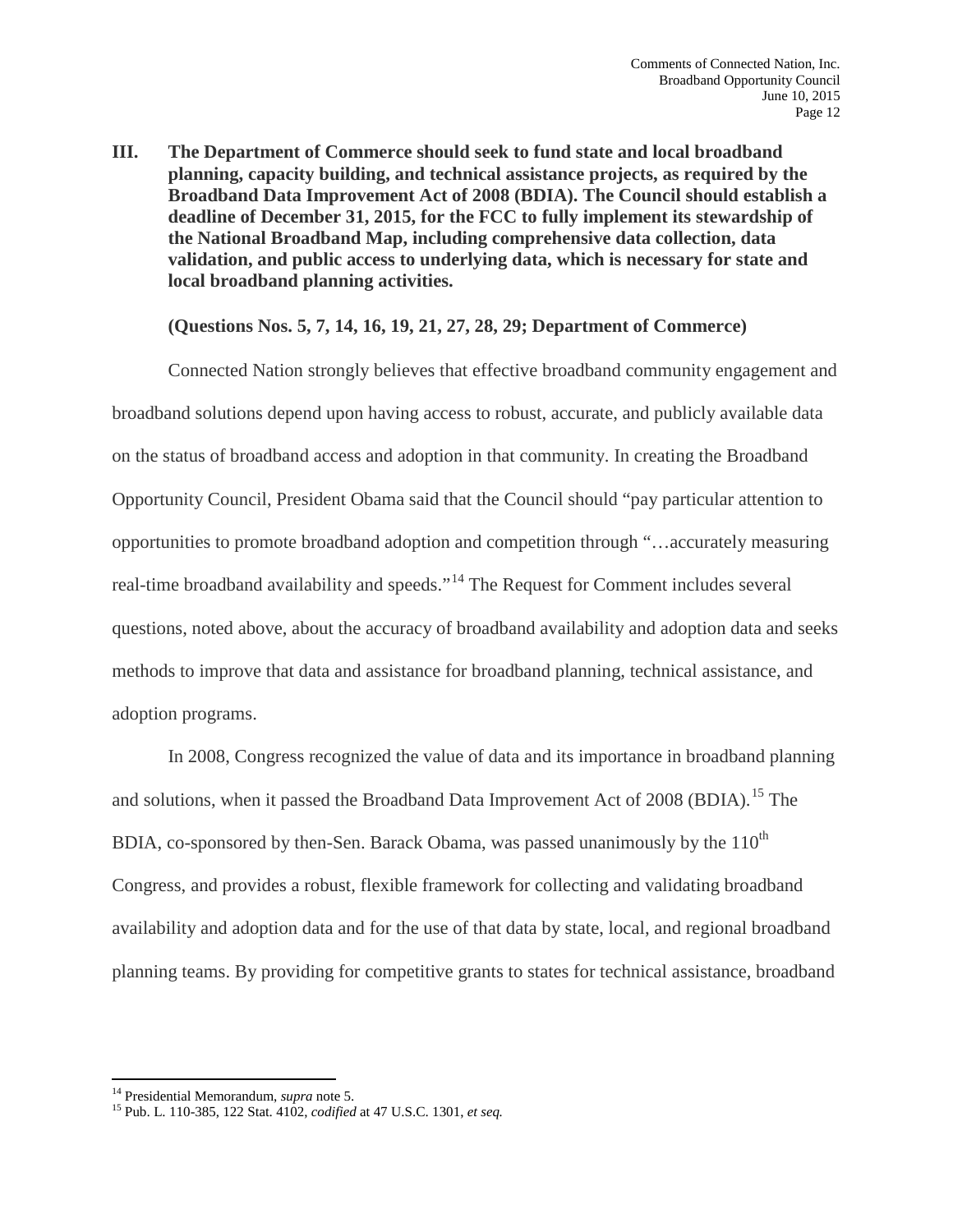planning, public-private partnerships, and data collection, the BDIA lays the foundation for informed community action on broadband access and adoption challenges.

The BDIA vests responsibility for that program with the U.S. Department of Commerce. However, in recent years the Department of Commerce has abdicated this responsibility and the Administration has not sought funding for this program, even in light of the obvious relationship this program has with many of the areas that the Broadband Opportunity Council seeks input and proposals.

In particular, Section 106 of the BDIA states that the Department of Commerce "*shall* 

*award grants . . .* for the development and implementation of statewide initiatives to identify and

track the availability and adoption of broadband services within each State," and that those

grants "*shall be used"*:

(1) to provide a baseline assessment of broadband service deployment in each State;

(2) to identify and track —(A) areas in each State that have low levels of broadband service deployment; (B) the rate at which residential and business users adopt broadband service and other related information technology services; and (C) possible suppliers of such services;

(3) to identify barriers to the adoption by individuals and businesses of broadband service and related information technology services, including whether or not--(A) the demand for such services is absent; and (B) the supply for such services is capable of meeting the demand for such services;

(4) to identify the speeds of broadband connections made available to individuals and businesses within the State, and, at a minimum, to rely on the data rate benchmarks for broadband service utilized by the Commission to reflect different speed tiers, to promote greater consistency of data among the States;

(5) to create and facilitate in each county or designated region in a State a local technology planning team--(A) with members representing a cross section of the community, including representatives of business, telecommunications labor organizations, K-12 education, health care, libraries, higher education, community-based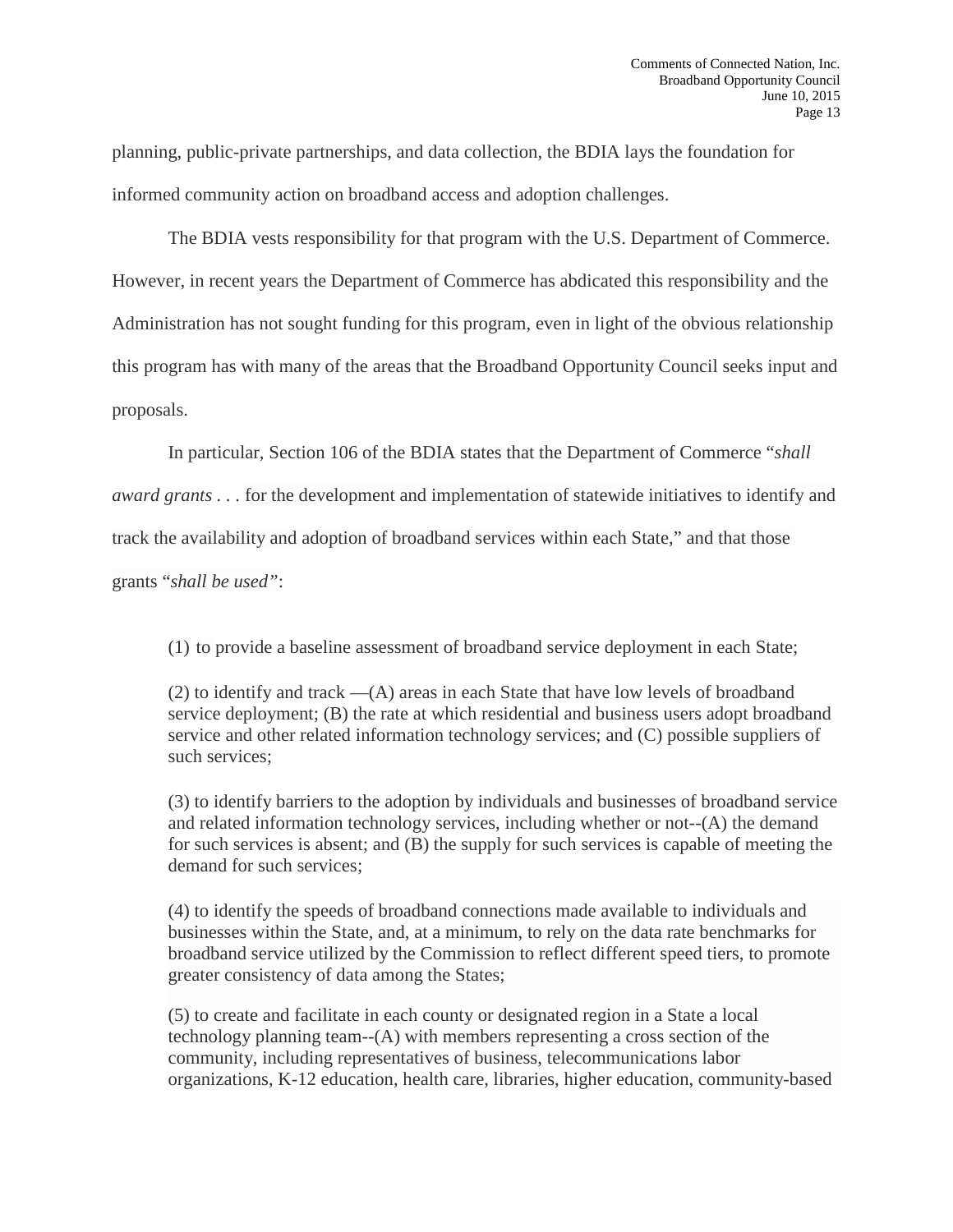organizations, local government, tourism, parks and recreation, and agriculture; and (B) which shall--

(i) benchmark technology use across relevant community sectors;

(ii) set goals for improved technology use within each sector; and

(iii) develop a tactical business plan for achieving its goals, with specific recommendations for online application development and demand creation;

(6) to work collaboratively with broadband service providers and information technology companies to encourage deployment and use, especially in unserved areas and areas in which broadband penetration is significantly below the national average, through the use of local demand aggregation, mapping analysis, and the creation of market intelligence to improve the business case for providers to deploy;

(7) to establish programs to improve computer ownership and Internet access for unserved areas and areas in which broadband penetration is significantly below the national average;

(8) to collect and analyze detailed market data concerning the use and demand for broadband service and related information technology services;

(9) to facilitate information exchange regarding the use and demand for broadband services between public and private sectors; and

(10) to create within each State a geographic inventory map of broadband service, including the data rate benchmarks for broadband service utilized by the Commission to reflect different speed tiers, which shall- $-(A)$  identify gaps in such service through a method of geographic information system mapping of service availability based on the geographic boundaries of where service is available or unavailable among residential or business customers; and (B) provide a baseline assessment of statewide broadband deployment in terms of households with high-speed availability.

This very long list of actions and responsibilities specifically designed to bridge federal and state data collection and broadband gaps. And they are precisely the tasks that from 2009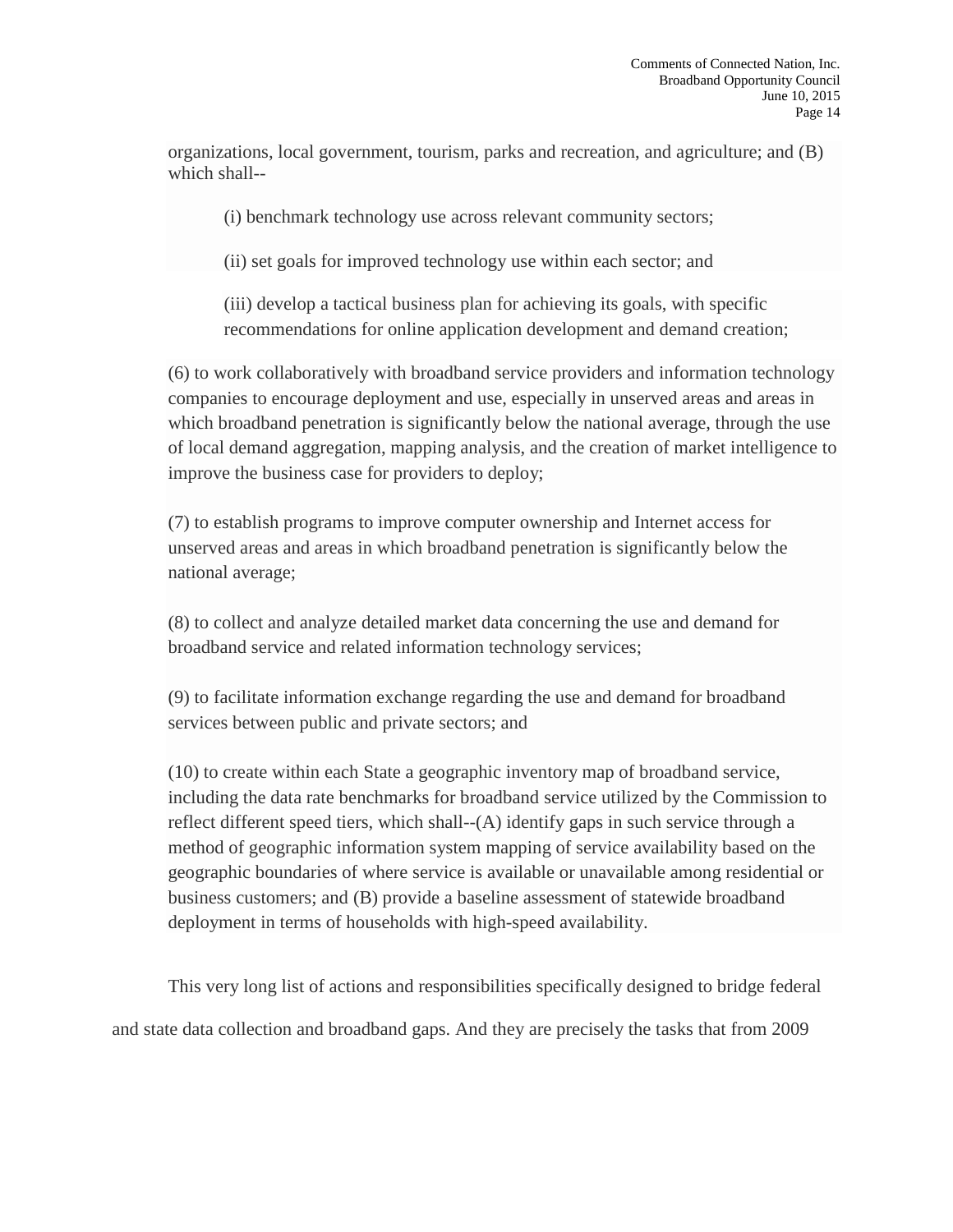until earlier this year, the Department of Commerce worked to bridge jointly with states through the State Broadband Initiative grant program.<sup>[16](#page-15-0)</sup>

The American Recovery and Reinvestment Act of 2009 included \$350 million in funding for Broadband Data Improvement Act grants, only a few months after the BDIA was signed into law. <sup>[17](#page-15-1)</sup> For five years, state governments and nonprofits, including Connected Nation, have used those grants to research, collect, and validate broadband availability, and to use that data in providing state, local, and regional broadband planning. The data collection effort culminated in the National Broadband Map, [www.broadbandmap.gov,](http://www.broadbandmap.gov/) which has traced the progress of wireless and wireline growth in the United States.

In addition to informing Department of Commerce and FCC broadband programs, the National Broadband Map has been used by many other federal and state agencies and the public. Entities as diverse as the Federal Geographic Data Committee, the Homeland Infrastructure Foundation-Level Data (HIFLD) Working Group, and the National States Geographic Information Council, Broadband Mapping Working Group, have used the Map for reports and analyses. The Wilson Center has used the Map as a case study for open policy innovation.<sup>[18](#page-15-2)</sup> Just as importantly, that data has been used by Connected Nation and state grantees to develop local community broadband and technology plans, write and focus state broadband plans,<sup>[19](#page-15-3)</sup> and to construct public-private partnerships that solve broadband gaps.

<sup>&</sup>lt;sup>16</sup> http://www.ntia.doc.gov/category/state-broadband-initiative.

<span id="page-15-1"></span><span id="page-15-0"></span><sup>&</sup>lt;sup>17</sup> Those first grants were for five years and have recently ended. Despite its obligation in the BDIA to administer this program, in subsequent budget requests, the Department of Commerce has not sought funding for any further broadband planning, technical assistance, research, and data collection and validation grants to states.

<span id="page-15-2"></span><sup>18</sup> Bastian, Zachary and Byrne, Michael, Wilson Center, *The National Broadband Map: A Case Study on Open Innovation for National Policy*, available at <u>http://www.scribd.com/doc/109998799/The-National-Broadband-MapA-Case-Study-on-Open-<br>Innovation-for-National-Policy<br><sup>19</sup> Westling with G</u>

<span id="page-15-3"></span>Working with Connected Nation, several states have written data-driven broadband plans through this program, including the Nevada State Broadband Action Plan, [http://www.connectnv.org/broadband-plan,](http://www.connectnv.org/broadband-plan) the Puerto Rico Gigabit Island Plan, [http://www.connectpr.org/gigabit-island-plan?lang=en,](http://www.connectpr.org/gigabit-island-plan?lang=en) and the ongoing work of the Minnesota Governor's Task Force on Broadband, [http://mn.gov/deed/programs-services/broadband/task-force/.](http://mn.gov/deed/programs-services/broadband/task-force/)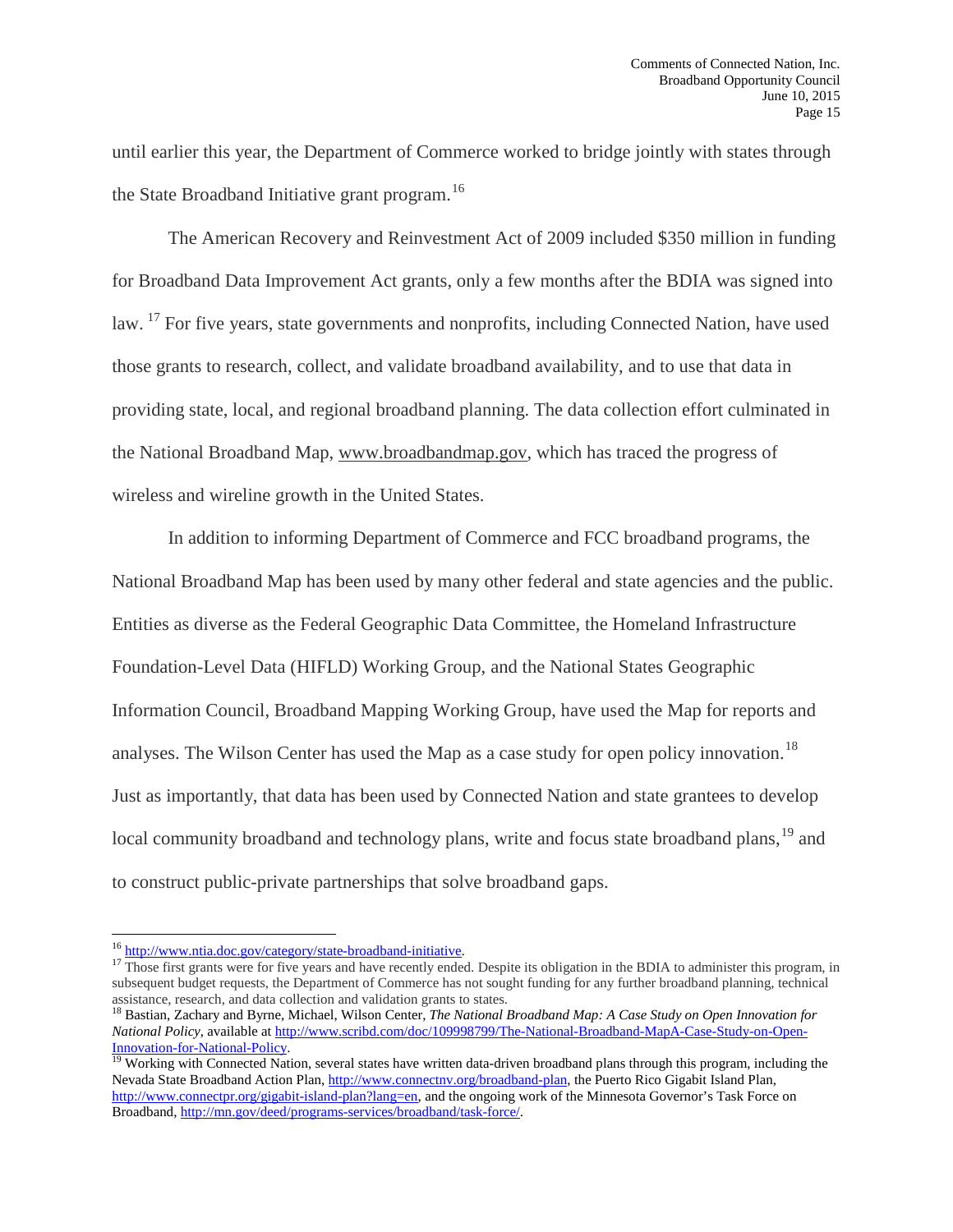However, although BDIA vested responsibility for broadband mapping, research, and state and local community broadband engagement with the Department of Commerce and state designated entities, the Administration has not sought further funding for this program, despite its obvious relevance and value to the task of the Broadband Opportunity Council. Moreover, efforts by the FCC to take over the data collection and mapping components of the BDIA program appear to be stalled.

Nearly two years ago, in June 2013, the FCC changed its rules to begin to collect broadband availability data twice a year, and it was announced that in doing so, the FCC would be assuming responsibility for maintaining and updating the National Broadband Map.<sup>[20](#page-16-0)</sup> Since that announcement nearly two years ago, however, that complete transfer still has not occurred, as the Map has not been updated with FCC-collected Form 477 data – the data currently on the Map is the data collected by NTIA and state grantees. The FCC has not stated what level of detail in broadband availability data will be released to the public going forward, what form any online presence for the Map will remain, whether API for underlying data will be released as has been the case under the NTIA, and whether or how the FCC will independently validate collected data.

Moreover, the data the FCC is collecting through its revised Form 477 process is of substantially lower quality than the data collected by states and the NTIA pursuant to the BDIA. In particular, the FCC data collection will

(a) Not include middle mile data;

 $\overline{\phantom{a}}$ 

(b) Not include data on connectivity and subscription data for community anchor institutions;

<span id="page-16-0"></span><sup>20</sup> Federal Communications Commission, *Modernizing the FCC Form 477 Data Program,* WC Docket No. 11-10, Report and Order, 28 FCC Rcd. 9887 (2013).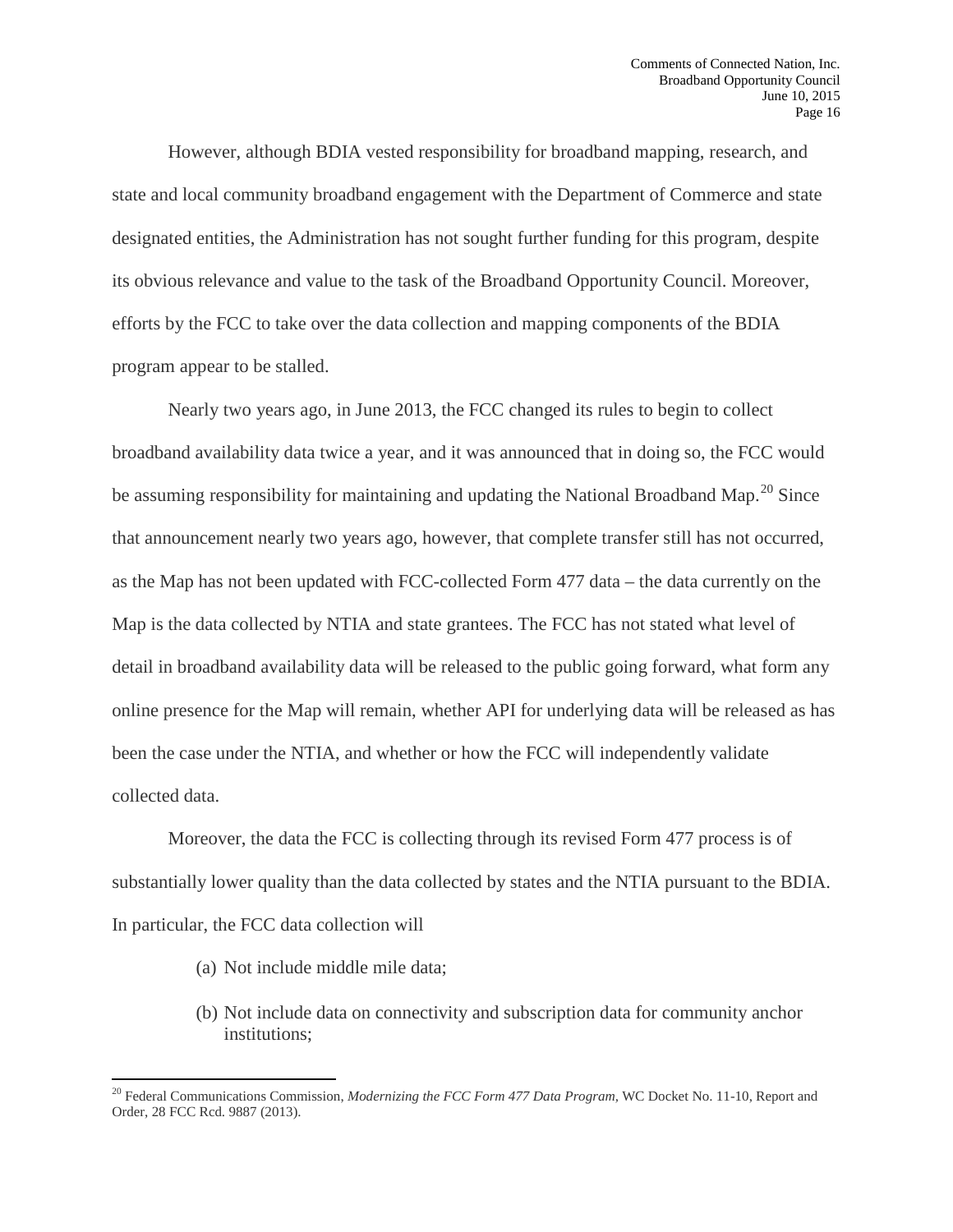- (c) Not include multiple speed tiers and instead will only collect data on the highest speed tier available to any particular "end user" in a census block. An "end user" includes any purchaser (from a residential consumer to a large business enterprise), so the full scope of availability of service options available to residential and small businesses is likely to be obscured by this reporting;
- (d) Not include granular road segment availability information for larger, more-rural census blocks as BDIA grantees collected.

The data that has been collected and is now available at broadbandmap.gov has been tremendously valuable to state and community broadband planning efforts – but those gains are at risk of being lost in the future if the FCC does not make available a credible and comprehensive alternative to the National Broadband Map. Already, the data on display is nearly one year old, so tracking progress with regard to Gigabit connectivity in cities and to community anchor institutions, or wireless broadband expansion in rural areas, will soon become difficult, if not impossible to assess and study if the map is not updated soon and the underlying Form 477 data not made available.

The Broadband Opportunity Council should recognize that the Administration, through the Department of Commerce, is ultimately responsible for the data collection and broadband planning efforts required by the BDIA. The Council should give the FCC a deadline to update the map and make data available to the public as well as state and local planning initiatives by December 31, 2015. If the FCC does not take this action, the Department of Commerce should develop a plan to reassert ownership of the National Broadband Map, including seeking funding to collect and validate updated data.

The Department of Commerce's responsibilities under the BDIA are not limited to infrastructure mapping. Even if the Department of Commerce allows the FCC to administer the mapping responsibility, the BDIA also provides a framework for federal funding of state and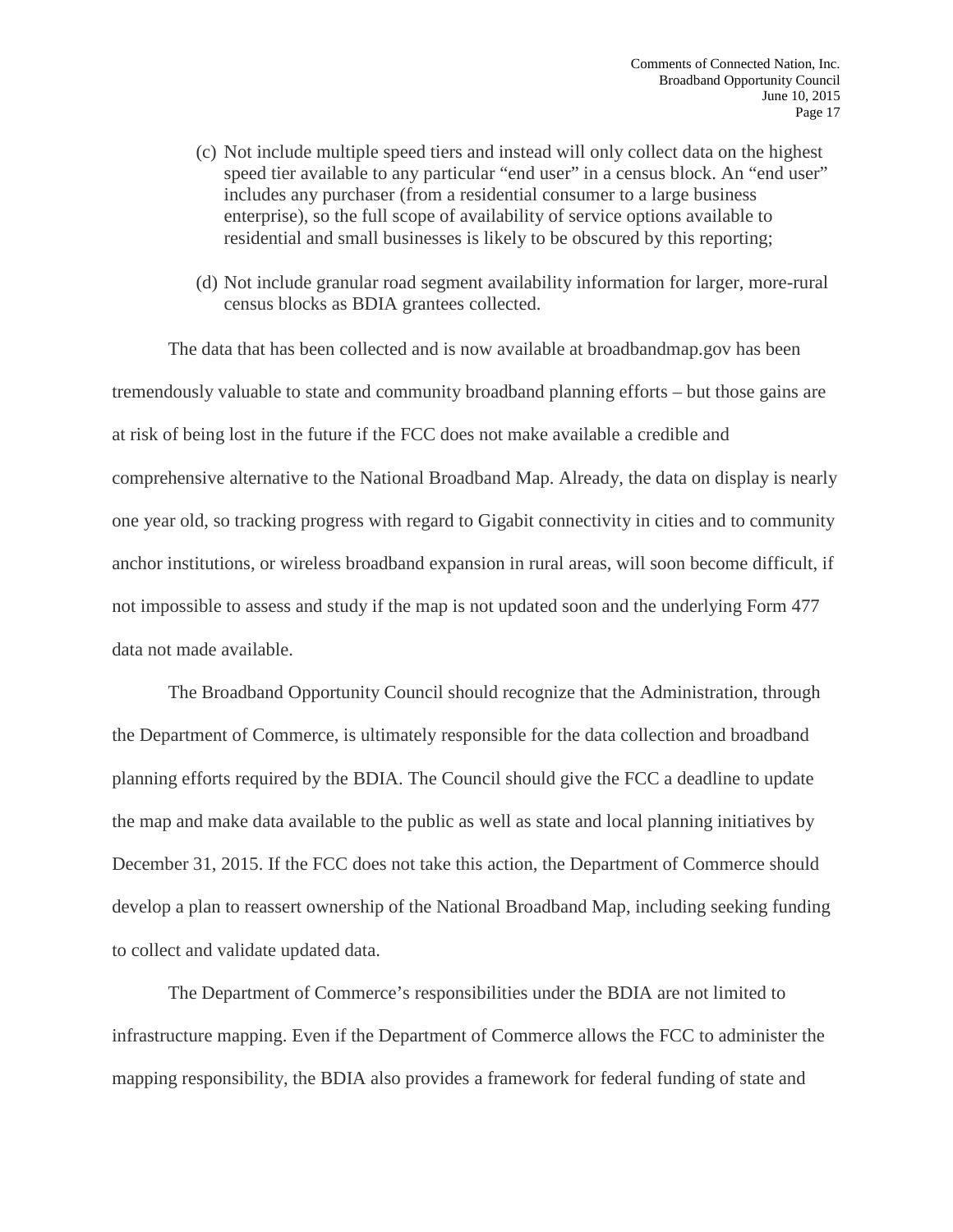local broadband planning activities described above. The Council should recommend that the Department of Commerce begin to fund state and local planning initiatives through BDIA grants, as it did from 2009 through 2014.

## **IV. Broadband adoption and access initiatives should be incorporated into a number of already-existing federal grant programs**

**(Question Nos. 1, 2, 5, 7, 11, 13, 16, 20, 21, 22, 24; Multiple Agencies (Attachment))**

Current federal grant programs overwhelmingly seek to fund tangible infrastructure projects that aim to better the economic development, businesses, and residents of a community. The problem with these grants, however, is that often the steps needed to research and make educated and informed action is left out creating an apparent exclusion of broadband community engagement and planning activities. With a goal of funding these infrastructure and development projects, oftentimes the necessary planning and research required to identify a community's needs is a necessary first step to successful project implementation. In fact, the best way to generate long-term support for funded infrastructure is through active community planning and promotion of broadband adoption and use programs among citizens and businesses.

In the Attachment to these Comments, Connected Nation identifies a series of federal grants that would benefit from improved language allowing for planning, community engagement, and a focus on adoption and use of broadband. To the extent that these programs are discretionary, competitive grant programs, these programs could also support Broadband Opportunity Zones, by prioritizing grant applications that would impact those Zones. In other instances, allowing for greater flexibility in the grant program to include funding for technical assistance, planning, and training would also facilitate broadband adoption and use in many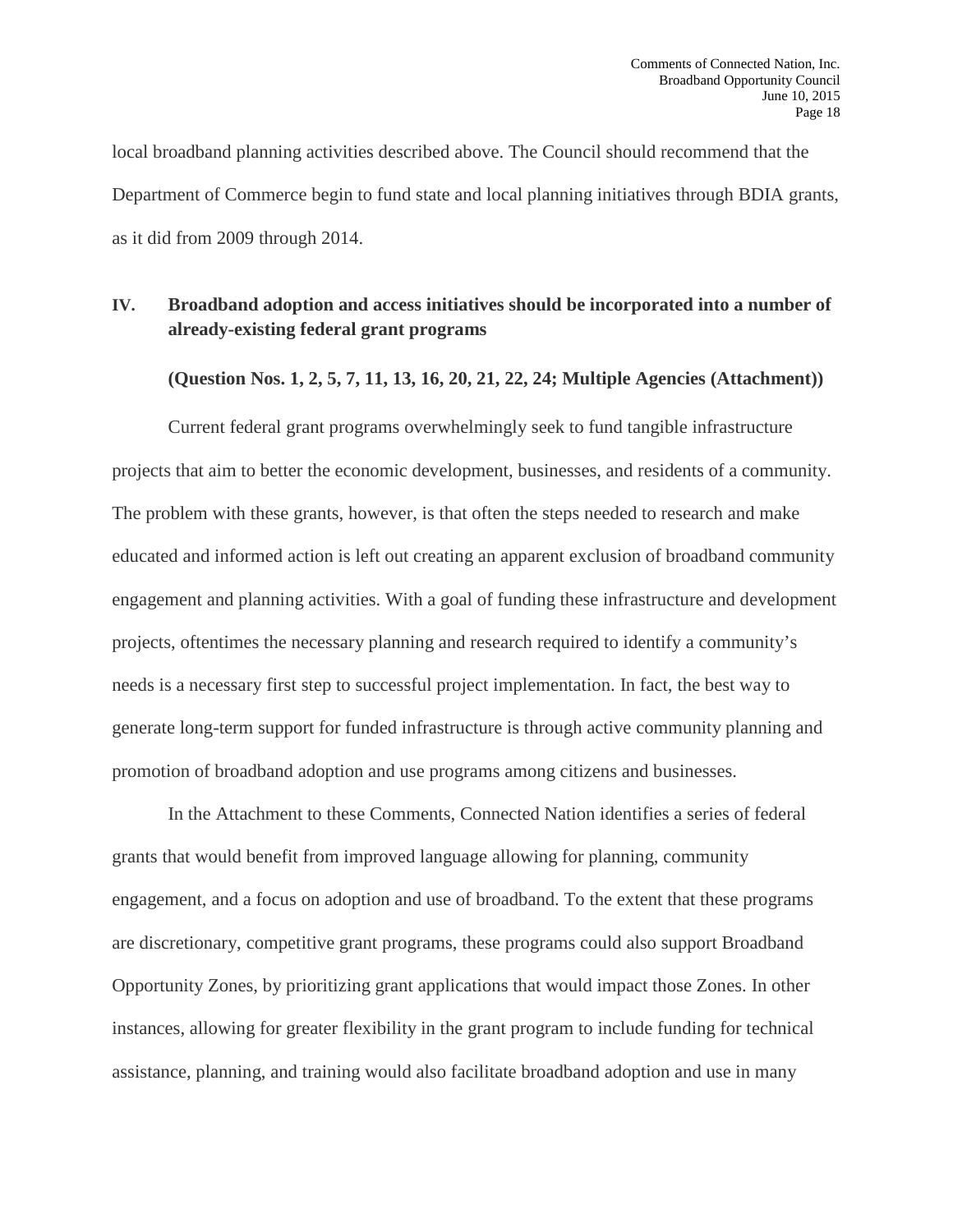disadvantaged communities. Programs focusing on business innovation could also be an opportunity to prioritize broadband-enabled businesses in areas where business broadband adoption and access are deficient.

The programs listed in the Attachment are not a comprehensive survey but instead represent a list of federal programs that Connected Nation has identified in the course of its engagement with hundreds of communities as having the potential to support broadband initiatives, but which contain substantial barriers to realizing that potential. These programs are a few examples of how federal agencies can alter their funding opportunities to allow for and encourage informed action by communities looking to harness the opportunities granted to them through increased funding.

\* \* \*

The Broadband Opportunity Council report and recommendations can provide the energy and initiative to spark fundamental changes in the federal government's approach to broadband access and adoption. In 2010, the Recovery Act and the National Broadband Plan provided such a spark, and those developments led to the creation and transformation of programs at the Federal Communications Commission, the USDA Rural Utilities Service, the NTIA, and other Executive Branch agencies. The challenge of the Broadband Opportunity Council now is to expand the reach of this initiative to the twenty-five member agencies who, working in consultation with state, local, and Tribal governments, have at their disposal many levers that can positively impact broadband access and demand in communities in need.

Connected Nation, based on its experience in working directly with communities, local governments, and states on broadband community engagements, data research, network availability validation, and state broadband plans, recommends that the Council take advantage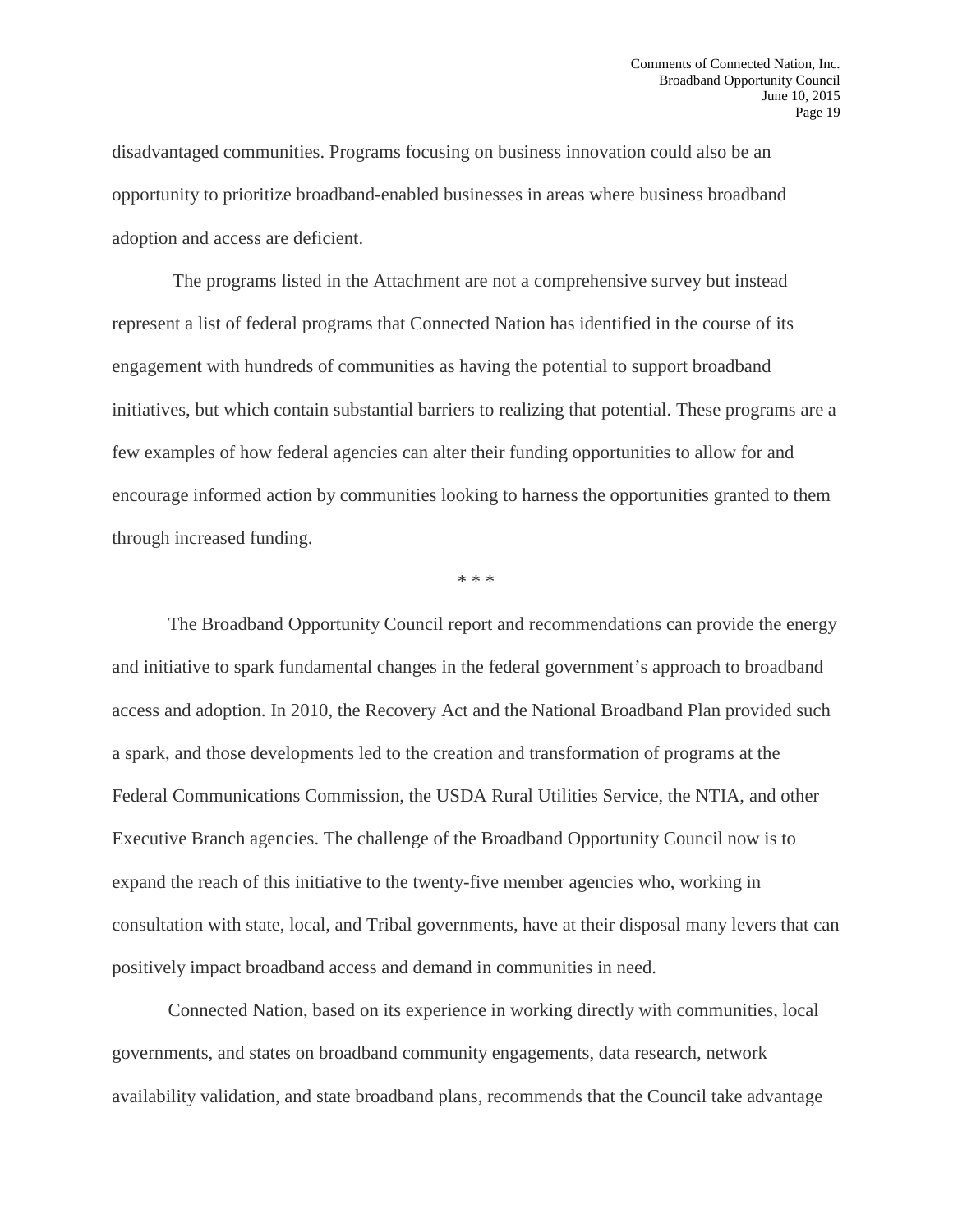of this opportunity and focus its efforts on specific, tangible, and data-driven results and programs.

Creating a common series of broadband access and adoption targets – spanning not only residential service but also businesses and community anchor institutions like libraries and schools – will provide a collective goal for federal agencies to modify their programs that impact broadband and to track and monitor progress that results from those programs.

To aid in this process, Connected Nation proposes that the federal government establish "Broadband Opportunity Zones" in areas that do not meet these targets. Special, proactive government activities, such as accelerated right-of-way permitting processes, dig once and open trenching requirements, and priority for competitive federal grants, should be given to projects that lie within those Zones. In working directly with communities, Connected Nation has learned that providing a focal point for community action – which designation as a Broadband Opportunity Zone could provide – is an important method of organizing stakeholders, mobilizing communities, and developing tangible, specific action plans. Communities, local and state governments, and the industry will respond when given the targets, the data to measure their progress, and the tools to respond to their broadband challenges.

Respectfully submitted,

S/Thomas M. Koutsky

Thomas M. Koutsky Chief Policy Counsel

Lindsay Conrad Broadband Research and Planning Specialist Connected Nation, Inc. P.O. Box 43586 Washington, DC 20010 (202) 674-8409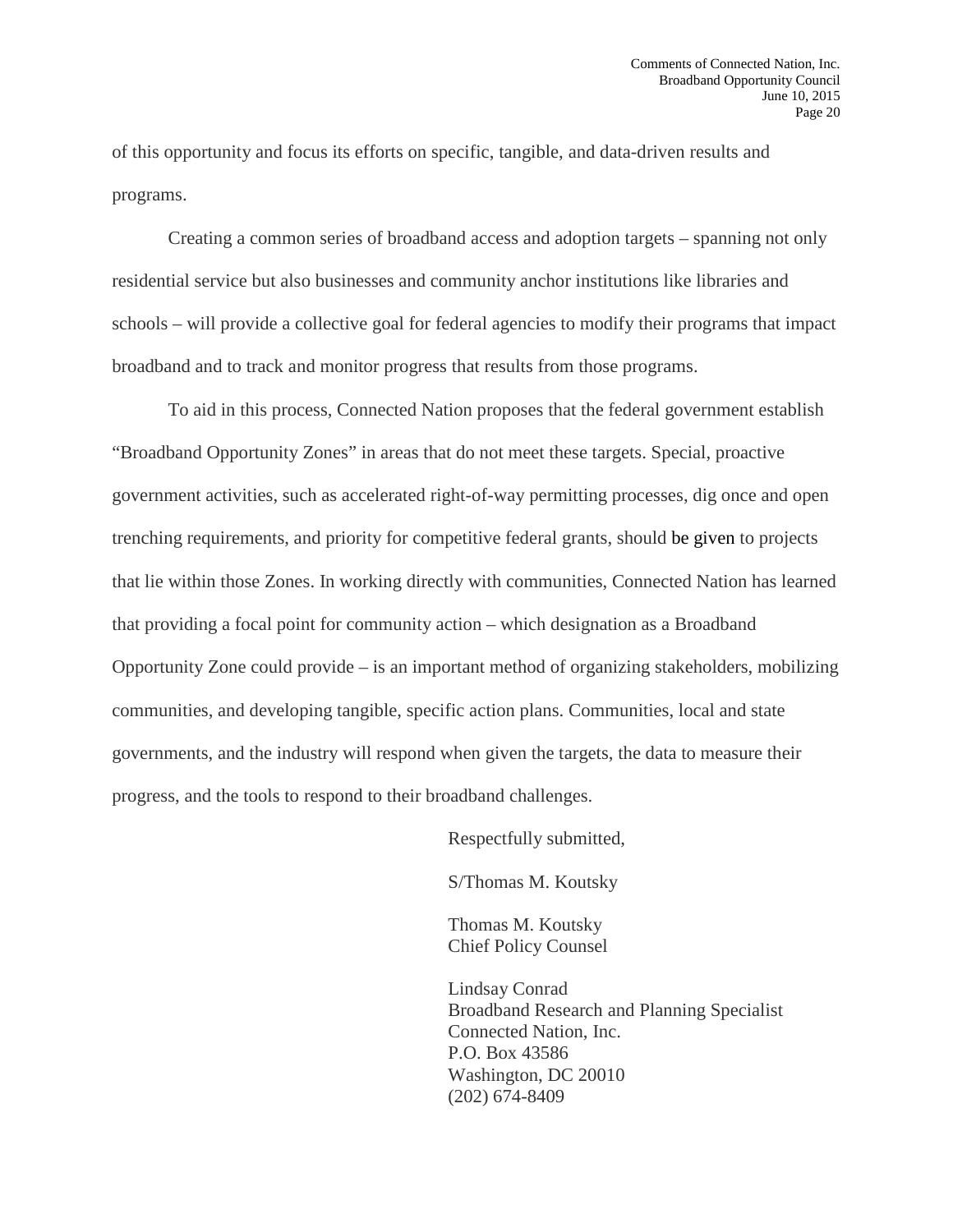# **Attachment to Connected Nation Broadband Opportunity Council Comments Federal Programs That Could Impact Broadband Access and Adoption**

| Program                                                                                                                                   | <b>Objective and</b><br><b>Eligible Areas</b>                                                                                                                                                                                                                                                                                                                                                                                         | <b>Applicant</b>                                                                                                                                                                                                          | <b>Current Grant Program Uses</b>                                                                                                                                                                                                                                                                                                                                                                                                                                                                                                                                                                                                                                                                                                                                                                                         | <b>Recommended Changes</b>                                                                                                                                                                                                                                                                                                                                                                                                                                                                                                                                                                                                                                                         | <b>Link</b>                                                                                                    |
|-------------------------------------------------------------------------------------------------------------------------------------------|---------------------------------------------------------------------------------------------------------------------------------------------------------------------------------------------------------------------------------------------------------------------------------------------------------------------------------------------------------------------------------------------------------------------------------------|---------------------------------------------------------------------------------------------------------------------------------------------------------------------------------------------------------------------------|---------------------------------------------------------------------------------------------------------------------------------------------------------------------------------------------------------------------------------------------------------------------------------------------------------------------------------------------------------------------------------------------------------------------------------------------------------------------------------------------------------------------------------------------------------------------------------------------------------------------------------------------------------------------------------------------------------------------------------------------------------------------------------------------------------------------------|------------------------------------------------------------------------------------------------------------------------------------------------------------------------------------------------------------------------------------------------------------------------------------------------------------------------------------------------------------------------------------------------------------------------------------------------------------------------------------------------------------------------------------------------------------------------------------------------------------------------------------------------------------------------------------|----------------------------------------------------------------------------------------------------------------|
| <b>Rural Business</b><br>Development<br>Grants (RBDG)<br>-represents<br>the recent<br>merging of<br><b>RBOG</b> and<br><b>RBEG</b> grants | To support targeted<br>technical assistance,<br>training and other<br>activities leading to the<br>development or<br>expansion of small and<br>emerging private<br>businesses in rural areas<br>that have fewer than 50<br>employees and less than<br>\$1 million in gross<br>revenues.<br>Eligible areas include<br>rural areas or towns<br>outside the urbanized<br>periphery of any city<br>with a population of<br>50,000 or more | Towns,<br>Communities,<br>State agencies,<br>Authorities,<br>Nonprofit<br>Corporations,<br>Institutions of<br>Higher Education,<br>Federally<br>recognized Tribes,<br>and Rural<br>Cooperatives are<br>eligible to apply. | Enterprise type grant funds must<br>be used on projects to benefit small<br>and emerging businesses in rural<br>areas such as:<br>• Training and technical assistance<br>• Acquisition or development of<br>land, easements, or rights-of-<br>way<br>• Pollution control and abatement<br>• Capitalization of revolving loan<br>funds<br>• Distance adult learning for job<br>training and advancement<br>• Rural transportation<br>improvement<br>• Community economic<br>development<br>• Technology-based economic<br>development<br>• Feasibility studies and business<br>plans<br>• Leadership and entrepreneur<br>training<br>• Rural business incubators<br>• Long-term business strategic<br>planning<br>Opportunity-type grant funding<br>must be used for projects in rural<br>areas, and they can be used for: | Target program to broadband areas of need<br>(Broadband Opportunity Zones).<br>Specifically include broadband access and adoption<br>targets for both Enterprise and Opportunity grants.<br>Include digital skills training for businesses and<br>communities among possible uses of the funds.<br>Modify selection criteria to include broadband access<br>and adoption. Currently, selections are primarily made<br>based on economic need and evidence of job creation<br>among local businesses. This will enable projects such<br>as planning and assistance for training, distance<br>learning, technology-based economic development,<br>and long-term technology planning. | http://w<br>ww.rd.us<br>da.gov/p<br>rograms-<br>services/<br>rural-<br>business-<br>develop<br>ment-<br>grants |

## **June 10, 2015**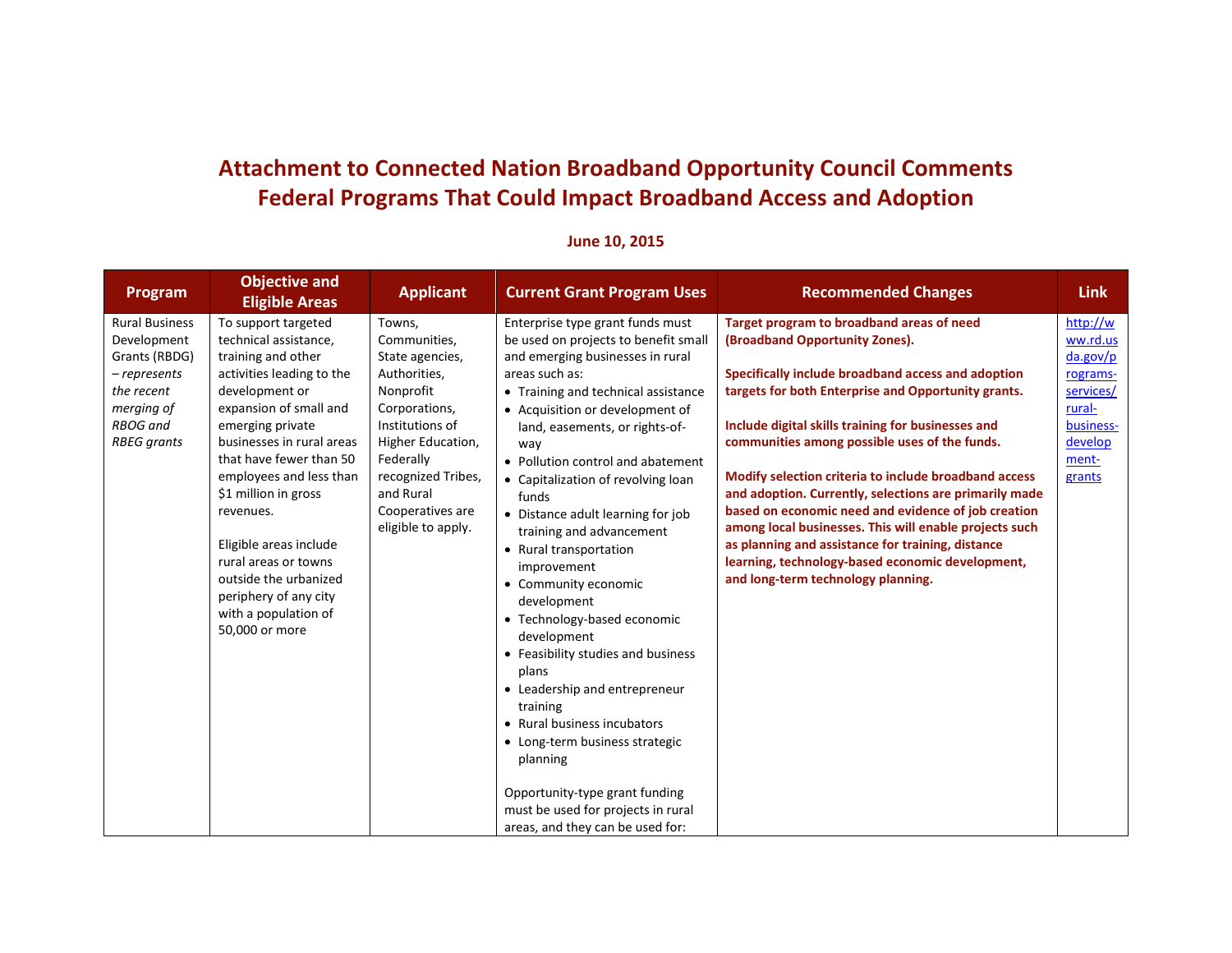|                                                                                         |                                                                                                                                                                                                                                                                                                                                                                             |                                                                                                                                                                                                                                                                                                                               | • Community economic<br>development<br>• Technology-based economic<br>development<br>• Feasibility studies and business<br>plans<br>• Leadership and entrepreneur<br>training<br>• Rural business incubators<br>• Long-term business strategic<br>planning |                                                                                                                                                                                                                                                                                                                                                                                                                               |                                                                       |
|-----------------------------------------------------------------------------------------|-----------------------------------------------------------------------------------------------------------------------------------------------------------------------------------------------------------------------------------------------------------------------------------------------------------------------------------------------------------------------------|-------------------------------------------------------------------------------------------------------------------------------------------------------------------------------------------------------------------------------------------------------------------------------------------------------------------------------|------------------------------------------------------------------------------------------------------------------------------------------------------------------------------------------------------------------------------------------------------------|-------------------------------------------------------------------------------------------------------------------------------------------------------------------------------------------------------------------------------------------------------------------------------------------------------------------------------------------------------------------------------------------------------------------------------|-----------------------------------------------------------------------|
| Community<br>Connect                                                                    | To construct, acquire, or<br>lease facilities to deploy<br>broadband to<br>community facilities<br>such as schools and<br>public safety buildings,<br>as well as residents and<br>businesses in the<br>community.<br>Eligible areas include a<br>single community with a<br>population less than<br>20,000 which does not<br>have Broadband<br><b>Transmission Service.</b> | Incorporated<br>Organizations,<br>Indian Tribes, or<br>Tribal<br>Organizations, as<br>defined in 25<br>U.S.C. 450b(b) and<br>(c). State or local<br>units of<br>government, or<br>Cooperative,<br>private<br>corporations or<br>limited liability<br>companies,<br>organized on a for-<br>profit or not-for-<br>profit basis. | Funds may be used to build<br>broadband infrastructure and<br>establish a community center<br>which offers free public access to<br>broadband for two years.                                                                                               | Target program to broadband areas of need<br>(Broadband Opportunity Zones).<br>Provide for planning of projects including site selection<br>and broadband demand aggregation.<br>Support community outreach and awareness of new<br>services and infrastructure and do not primarily focus<br>on facilities.                                                                                                                  | http://w<br>ww.rurd<br>ev.usda.g<br>$ov/$ utp c<br>ommcon<br>nect.htm |
| Distance<br>Learning and<br>Telemedicine<br>(DLT) Program<br>direct loans<br>and grants | Development and<br>deployment of advanced<br>telecommunication<br>services throughout<br>rural America to improve<br>education and<br>healthcare.<br>Eligible areas include<br>rural areas with                                                                                                                                                                             | Incorporated<br>entities, including<br>municipal<br>corporations, on a<br>for-profit or not-<br>for-profit basis,<br>that operate rural<br>schools, libraries,<br>healthcare clinics<br>and other                                                                                                                             | Equipment for classrooms:<br>cameras, video monitors,<br>computers, and LAN. Also for<br>physician consultation, radiology,<br>ex-ray scanners, and digital<br>microscopes.                                                                                | Target program to broadband areas of need<br>(Broadband Opportunity Zones), particularly where<br>anchor institution access and adoption targets are not<br>met.<br>Allow for applicant to select mix of<br>equipment/training/planning use of grant funds.<br>Currently 90% of grant must be spent on equipment;<br>only 10% can be spent on training staff on how to use<br>equipment. Result is that program only benefits | http://w<br>ww.rurd<br>ev.usda.g<br>ov/utp d<br>lt.html               |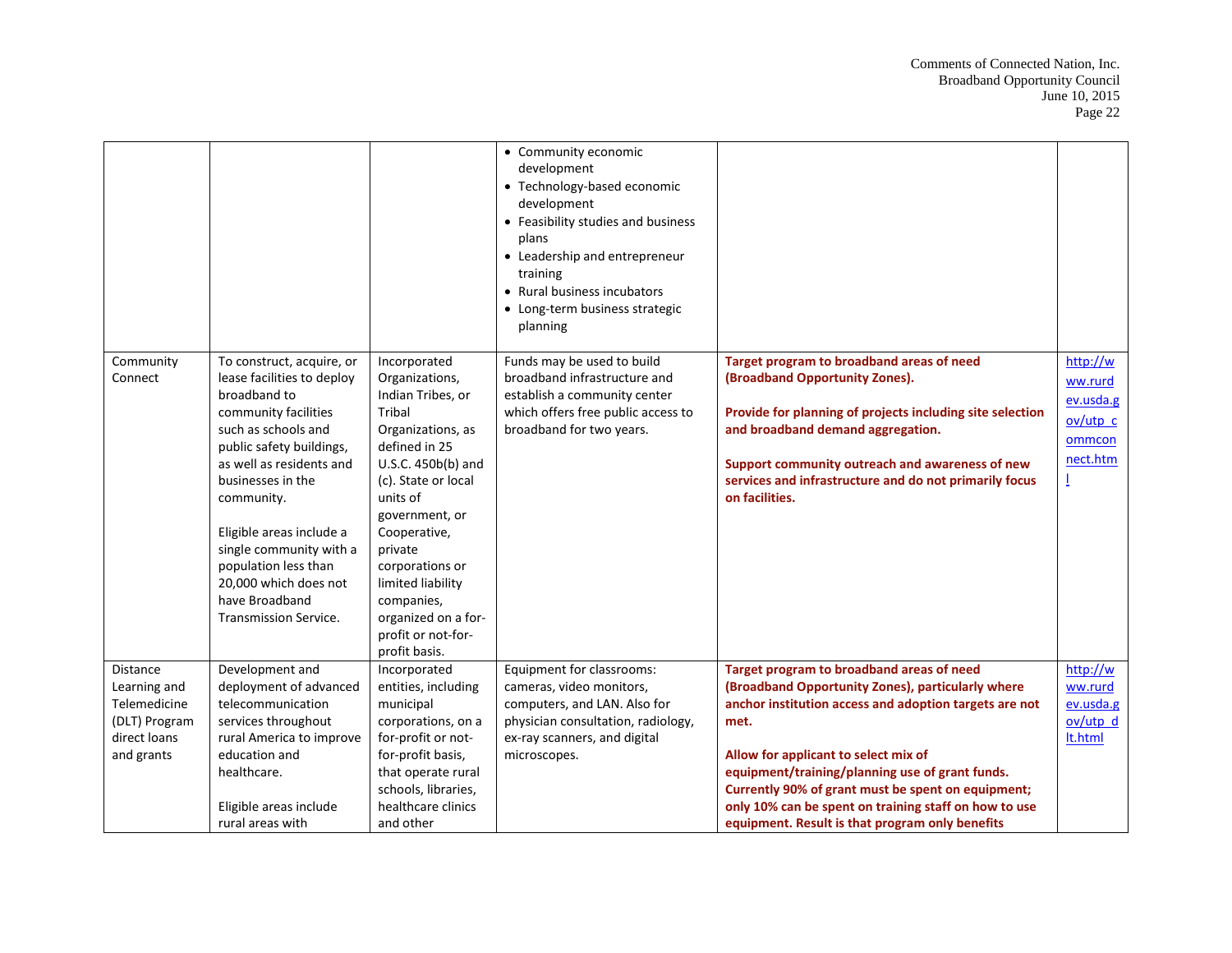|                                                                                                                                                               | populations of 20,000 or<br>less.                                                                                                                                                                                                                                                                                                                           | organizations that<br>operate<br>educational or<br>healthcare<br>facilities.                                                                                                              |                                                                                                                                                                      | applicants that have already assessed their needs and<br>already have sufficient funds for training (and not<br>necessarily those in areas of greatest need).<br>Provide for planning or investigation regarding which<br>technology to select for use.<br>Funds are likely to flow only to communities that are<br>already prepared and ready for purchase; does not<br>offer a helping hand to communities that do not know<br>where to start.                                         |                                                                                                                                     |
|---------------------------------------------------------------------------------------------------------------------------------------------------------------|-------------------------------------------------------------------------------------------------------------------------------------------------------------------------------------------------------------------------------------------------------------------------------------------------------------------------------------------------------------|-------------------------------------------------------------------------------------------------------------------------------------------------------------------------------------------|----------------------------------------------------------------------------------------------------------------------------------------------------------------------|------------------------------------------------------------------------------------------------------------------------------------------------------------------------------------------------------------------------------------------------------------------------------------------------------------------------------------------------------------------------------------------------------------------------------------------------------------------------------------------|-------------------------------------------------------------------------------------------------------------------------------------|
| Rural<br>Community<br>Development<br>Initiative (RCDI)<br>Grants, also<br>includes Rural<br>Jobs and<br>Innovation<br>Accelerator<br>Challenge<br>through EDA | Assists organizations<br>that provide technical<br>assistance to other<br>organizations to improve<br>their ability to undertake<br>housing, and community<br>or economic<br>development projects in<br>rural areas.<br>Eligible areas include<br>rural areas, cities and<br>towns with population<br>not exceeding 50,000<br>including urbanized<br>areas. | Public or private<br>organizations,<br>including<br>recognized tribes,<br>which have been<br>organized at least<br>3 years and have<br>experience<br>working with<br>eligible recipients. | Recipient provides technical<br>assistance to organizations serving<br>qualified rural areas.                                                                        | <b>Establish specific broadband deliverables and</b><br>outcomes - selection criteria are tied generally to<br>"capacity development" of the recipient.<br>Allows for funding to be used for software and<br>computers, but does not take into account broadband<br>access for an area; potentially will result in areas with<br>inadequate service being unable to take full advantage<br>of the program.<br>Target program to broadband areas of need<br>(Broadband Opportunity Zone). | http://w<br>ww.rurd<br>ev.usda.g<br>ov/had-<br>rcdi gran<br>ts.html                                                                 |
| Community<br><b>Facilities Direct</b><br>Loan and Grant<br>Program                                                                                            | Provide essential<br>community facilities for<br>rural communities.<br>Faith-based and<br>community<br>organizations and First<br>Responders are<br>encouraged to apply.<br>Eligible areas include<br>rural areas, cities, and<br>towns with populations                                                                                                    | Public bodies, non-<br>profit<br>organizations, and<br>recognized Tribes.<br><b>USDA Approved</b><br>Lenders may apply<br>for loan-<br>guarantees on<br>behalf of the<br>above entities.  | Build facilities and purchase<br>equipment for fire and rescue,<br>early warning systems, police<br>stations, health clinics, schools,<br>libraries, hospitals, etc. | Target program to broadband areas of need<br>(Broadband Opportunity Zone).<br><b>Broadband connectivity and construction not</b><br>specifically included in grants. It is quite possible that a<br>community facility that has no broadband access could<br>be funded through this grant program, even though<br>construction is the most cost-effective time to install<br>broadband.                                                                                                  | http://w<br>ww.rd.us<br>da.gov/p<br>rograms-<br>services/<br>communi<br>$t$<br>facilities-<br>direct-<br>loan-<br>grant-<br>program |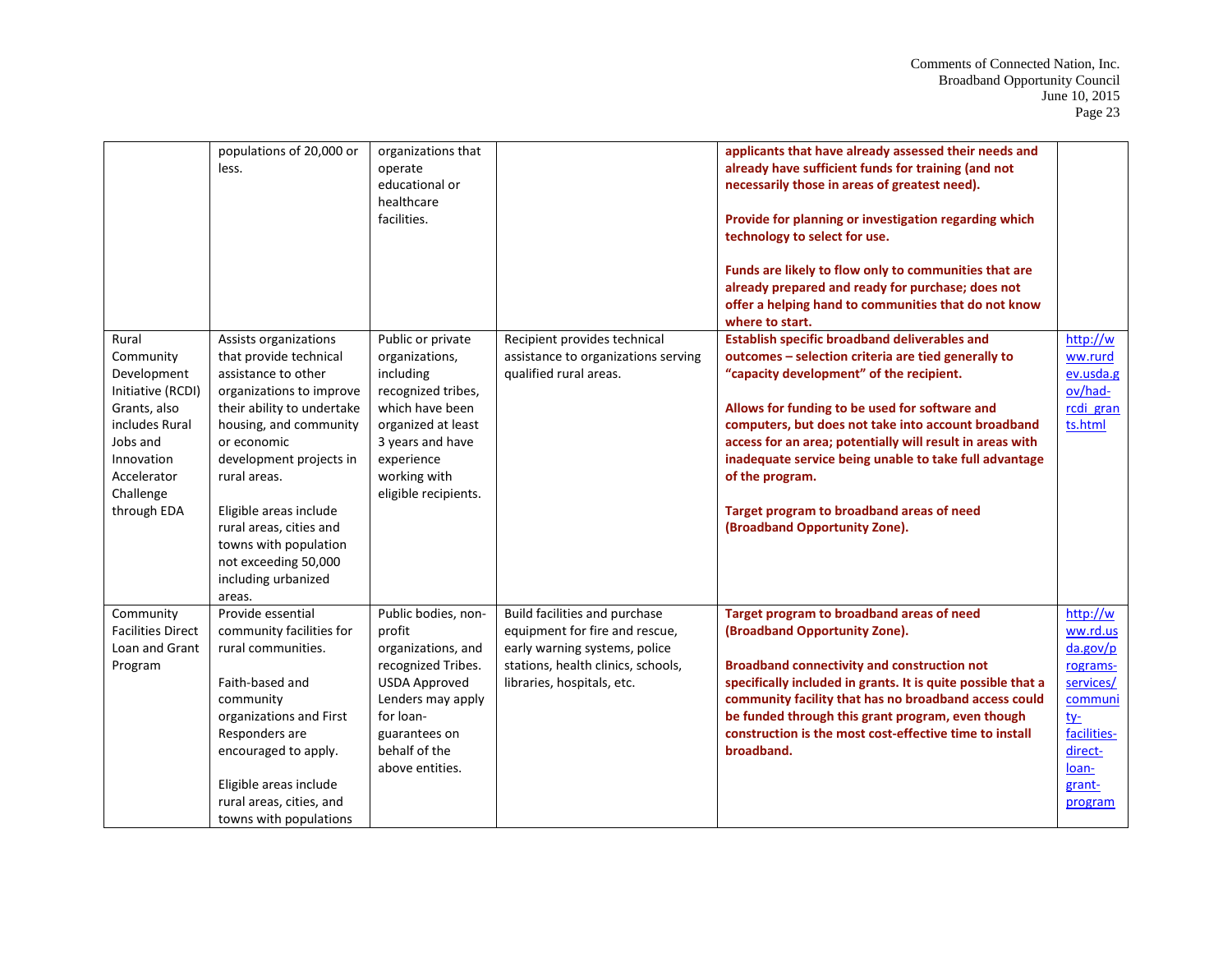|                       | of 20,000 or less.         |                        |                                       |                                                             |                |
|-----------------------|----------------------------|------------------------|---------------------------------------|-------------------------------------------------------------|----------------|
|                       |                            |                        |                                       |                                                             |                |
|                       |                            |                        |                                       |                                                             |                |
|                       |                            |                        |                                       |                                                             |                |
|                       |                            |                        |                                       |                                                             |                |
| <b>Rural Economic</b> | Finance economic           | Electric and           | Feasibility studies, business startup | Target program to broadband areas of need                   | http://w       |
| Development           | development and job        | telephone utilities    | or expansion costs, business          | (Broadband Opportunity Zone), particularly in areas         | ww.rd.us       |
| Program loans         | creation in rural areas.   | eligible for           | incubators, revolving loan funds      | where business broadband access and adoption are            | da.gov/p       |
| and grants            |                            | financing from the     | and community facilities. Included    | lagging.                                                    | rograms-       |
|                       | Eligible areas include any | <b>Rural Utilities</b> | technical assistance to rural         |                                                             | services/      |
|                       | area except cities with    | Service.               | businesses and residents.             | Specifically include broadband-focused and digital-         | rural-         |
|                       | populations over 50,000    |                        |                                       | technology projects for priority.                           | economi        |
|                       | or the adjacent            |                        |                                       |                                                             | C <sub>2</sub> |
|                       | urbanized area.            |                        |                                       | Include specific broadband adoption and use                 | develop        |
|                       |                            |                        |                                       | deliverables in program goals. There is no specific         | ment-          |
|                       |                            |                        |                                       | broadband deliverable other than mention of general         | loan-          |
|                       |                            |                        |                                       | technical assistance to rural businesses or residents       | grant-         |
|                       |                            |                        |                                       | and telecomm services for medical, education, and job       | program        |
|                       |                            |                        |                                       | training services.                                          |                |
|                       |                            |                        |                                       | Specifically include digital skills training for businesses |                |
|                       |                            |                        |                                       | and communities among possible uses of the funds.           |                |
| Rural                 | Establish and operate      | Non-profit             | To conduct feasibility studies,       | Target program to broadband areas of need                   | http://w       |
| Cooperative           | centers for cooperative    | corporations and       | business plans, and applied           | (Broadband Opportunity Zone), particularly in areas         | ww.rurd        |
| Development           | development to improve     | institutions of        | research as well as provide training  | where business broadband access and adoption are            | ev.usda.g      |
| Grants (RCDG)         | the economic condition     | higher education.      | and other technical assistance to     | lagging.                                                    | $ov/bcp$ r     |
|                       | in rural areas. Improve    |                        | new and existing cooperatives and     |                                                             | cdg.html       |
|                       | operations of existing     |                        | businesses.                           | Allow grant funds to be used for broadband community        |                |
|                       | coops.                     |                        |                                       | engagement and planning activities that involve the         |                |
|                       |                            |                        |                                       | business community.                                         |                |
|                       | Eligible areas include any |                        |                                       |                                                             |                |
|                       | area except cities with    |                        |                                       | Include specific broadband access and adoption              |                |
|                       | populations over 50,000    |                        |                                       | deliverables - current selection criteria references the    |                |
|                       | or the adjacent            |                        |                                       | applicant's ability to offer general "technical assistance  |                |
|                       | urbanized area.            |                        |                                       | in Rural areas" but could be focused on broadband           |                |
|                       |                            |                        |                                       | technology.                                                 |                |
|                       |                            |                        |                                       | Specifically include digital skills training for businesses |                |
|                       |                            |                        |                                       | and communities among possible uses of the funds.           |                |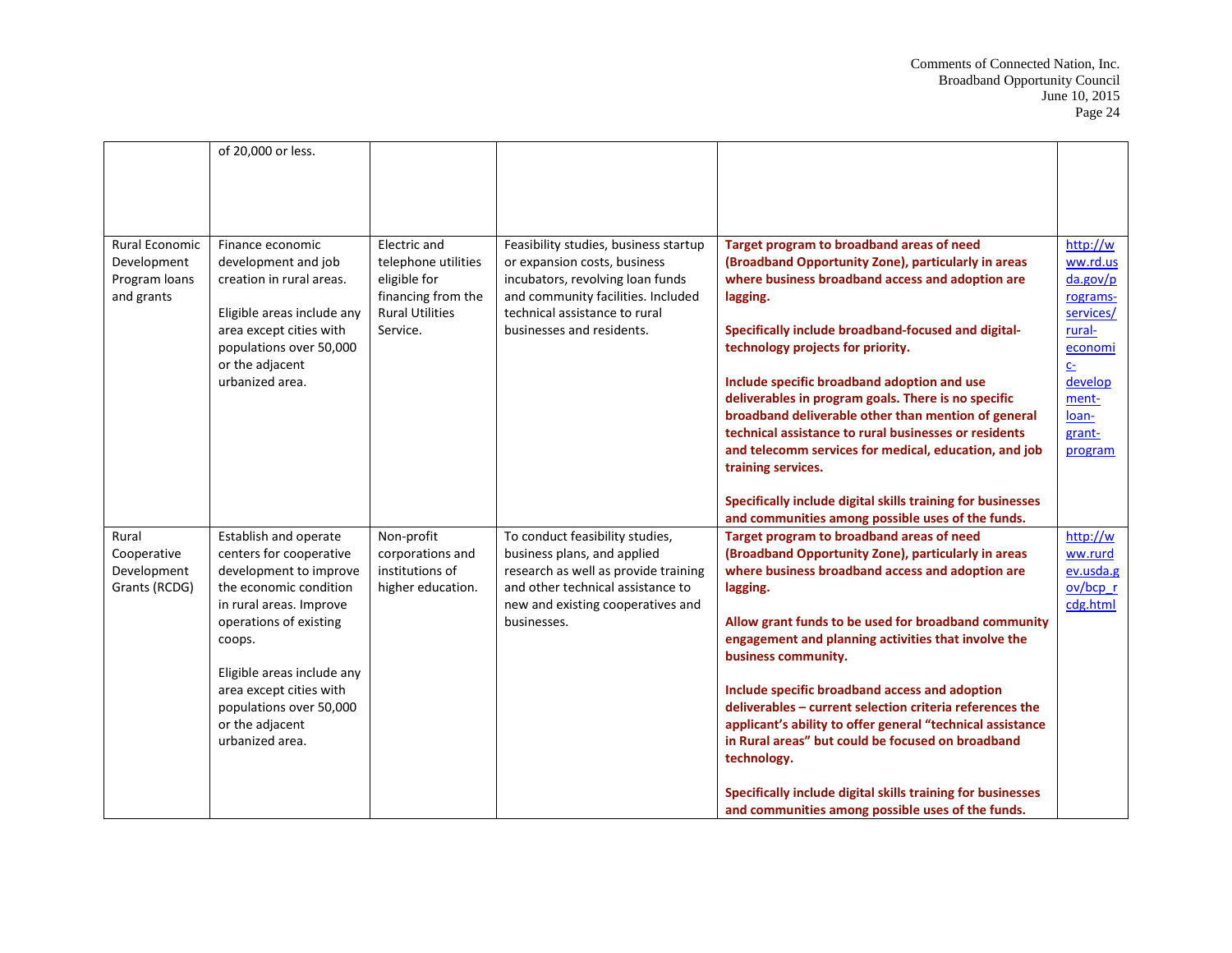| Telecommu     |                              | Most entities that  |                                        |                                                       | http://w   |
|---------------|------------------------------|---------------------|----------------------------------------|-------------------------------------------------------|------------|
|               | Provides financing for the   |                     | To finance broadband capable           | Target program grants and loans to broadband areas of |            |
| nications     | construction, maintenance,   | provide             | telecommunications service             | need (Broadband Opportunity Zone), particularly in    | ww.rd.us   |
| Infrastructur | improvement and              | telecommunicatio    | including: improvements,               | areas where access is lagging.                        | da.gov/p   |
| e Loans and   | expansion of telephone       | ns in qualified     | expansions, construction,              |                                                       | rograms-   |
| Loan          | service and broadband in     | rural areas         | acquisitions (in certain cases), and   | Specifically allow project costs to include community | services/  |
| Guarantees    | rural areas.                 | including state and | refinancing (in certain cases).        | engagement activities focusing on adoption and use of | telecom    |
|               |                              | local governmental  |                                        | new facilities.                                       | municati   |
|               | Eligible areas include rural | entities; federally |                                        |                                                       | ons-       |
|               | areas with populations of    | recognized Tribes;  |                                        |                                                       | infrastru  |
|               | 5,000 or less; areas without | non-profits,        |                                        |                                                       | cture-     |
|               | telecommunications           | including           |                                        |                                                       | loans-     |
|               | facilities or where the      | Cooperatives, for-  |                                        |                                                       | loan-      |
|               | applicant is the recognized  | profit businesses   |                                        |                                                       | guarante   |
|               | telecom provider.            |                     |                                        |                                                       | es         |
| Institute of  | Projects that have potential | Public or nonprofit | For National Leadership Grants for     | Target program grants and loans to broadband areas of | http://w   |
| Museum        | to advance practice in       | public library,     | Libraries in 2015, IMLS solicited      | need (Broadband Opportunity Zone), particularly in    | ww.imls.   |
| and Library   | library field, such as       | library agency,     | applications for library projects that | areas where access and use of broadband by libraries  | gov/appli  |
| Services      | generating new tools,        | library consortium, | advance the National Digital           | and museums are lagging.                              | cants/de   |
| National      | research findings, models,   | or library          | Platform of library services and       |                                                       | tail.aspx? |
| Leadership    | services or practices.       | association.        | creation of learner spaces in          | Include digital skill training and community          | GrantId=   |
| Grants for    |                              |                     | libraries. Includes research,          | engagement as specific objectives for Leadership      | 14         |
| Libraries,    |                              | Public or non-      | planning, and project grants in        | Grants.                                               | (libraries |
| Museums,      |                              | profit museum;      | amounts ranging from \$10,000 to       |                                                       |            |
| and Tribal    |                              | Tribal              | \$2,000,000.                           |                                                       | http://w   |
| Organizatio   |                              | organizations.      |                                        |                                                       | ww.imls.   |
| ns Library    |                              |                     | Tribal library enhancement grants      |                                                       | gov/appli  |
| Enhanceme     |                              |                     | up to \$150,000 support a wide         |                                                       | cants/de   |
| nt Grants     |                              |                     | range of library activities, including |                                                       | tail.aspx? |
|               |                              |                     |                                        |                                                       |            |
|               |                              |                     | digital and information literacy       |                                                       | GrantId=   |
|               |                              |                     | training and developing public-        |                                                       | 22         |
|               |                              |                     | private partnerships with agencies     |                                                       | (museum    |
|               |                              |                     | and community programs.                |                                                       | s)         |
|               |                              |                     |                                        |                                                       | http://w   |
|               |                              |                     | National Leadership Grants for         |                                                       | ww.imls.   |
|               |                              |                     | Museums provide grants between         |                                                       | gov/appli  |
|               |                              |                     | \$50,000 and \$500,000. Objectives     |                                                       | cants/de   |
|               |                              |                     | include projects that will enhance     |                                                       | tail.aspx? |
|               |                              |                     | learning experiences, community        |                                                       | GrantId=   |
|               |                              |                     | engagement, and collections            |                                                       | 16         |
|               |                              |                     | stewardship.                           |                                                       | (Tribal)   |